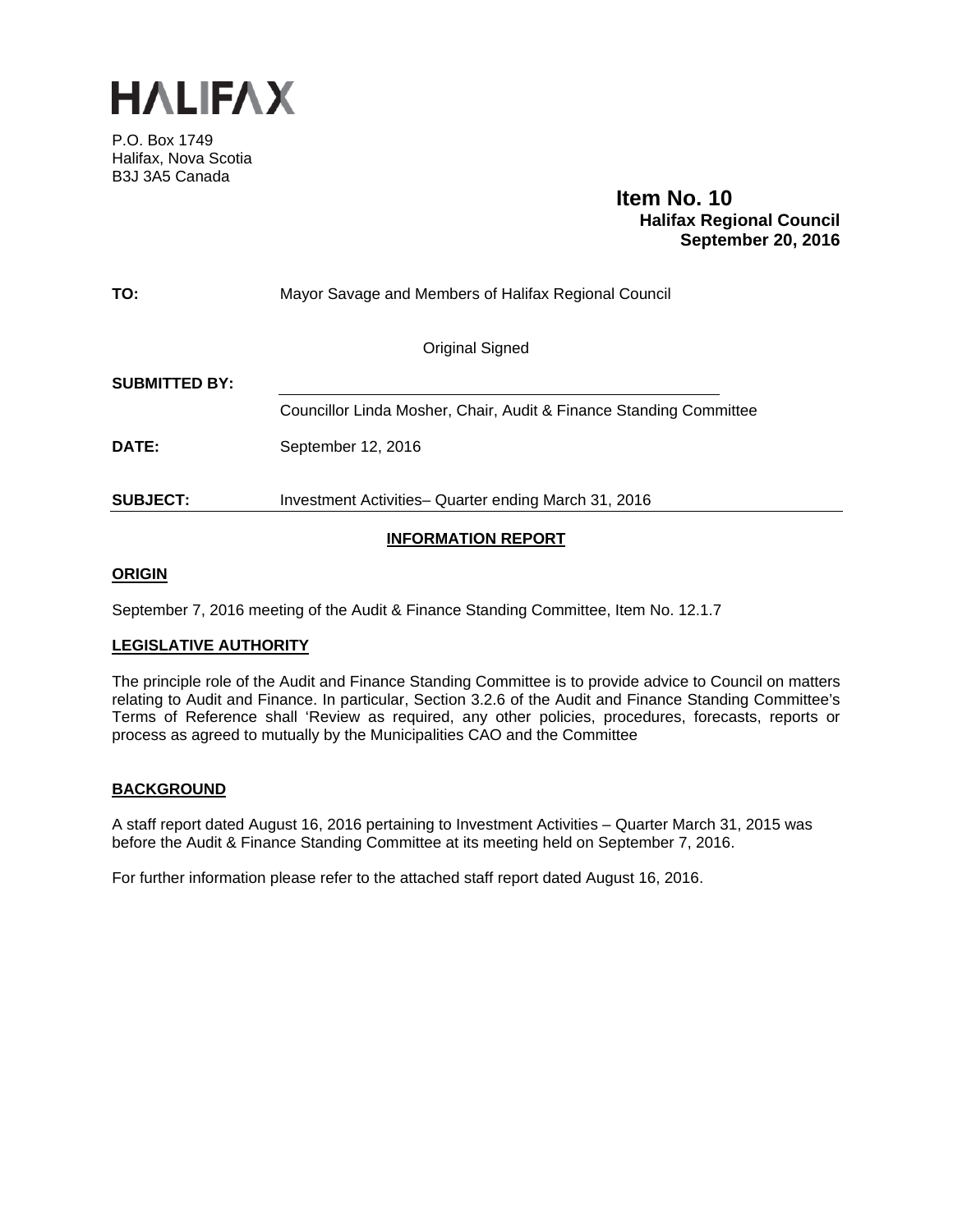## **DISCUSSION**

The Audit & Finance Standing Committee reviewed the staff report dated August 16, 2016 at its meeting held on September 7, 2016 and forwarded to Regional Council as an information item.

### **FINANCIAL IMPLICATIONS**

As outlined in the attached staff report dated August 16, 2016.

### **COMMUNITY ENGAGEMENT**

The Audit & Finance Standing Committee meetings are open to public attendance, a live webcast is provided of the meeting, and members of the public are invited to address the Committee for up to five minutes at the end of each meeting during the Public Participation portion of the meeting. The agenda, reports, and minutes of the Audit & Finance Standing Committee are posted on Halifax.ca

## **ATTACHMENTS**

1. Staff report dated August 16, 2016.

A copy of this report can be obtained online at http://www.halifax.ca/commcoun/index.php then choose the appropriate Community Council and meeting date, or by contacting the Office of the Municipal Clerk at 902.490.4210, or Fax 902.490.4208.

Report Prepared by: Liam MacSween, Legislative Assistant, 902.490.6521.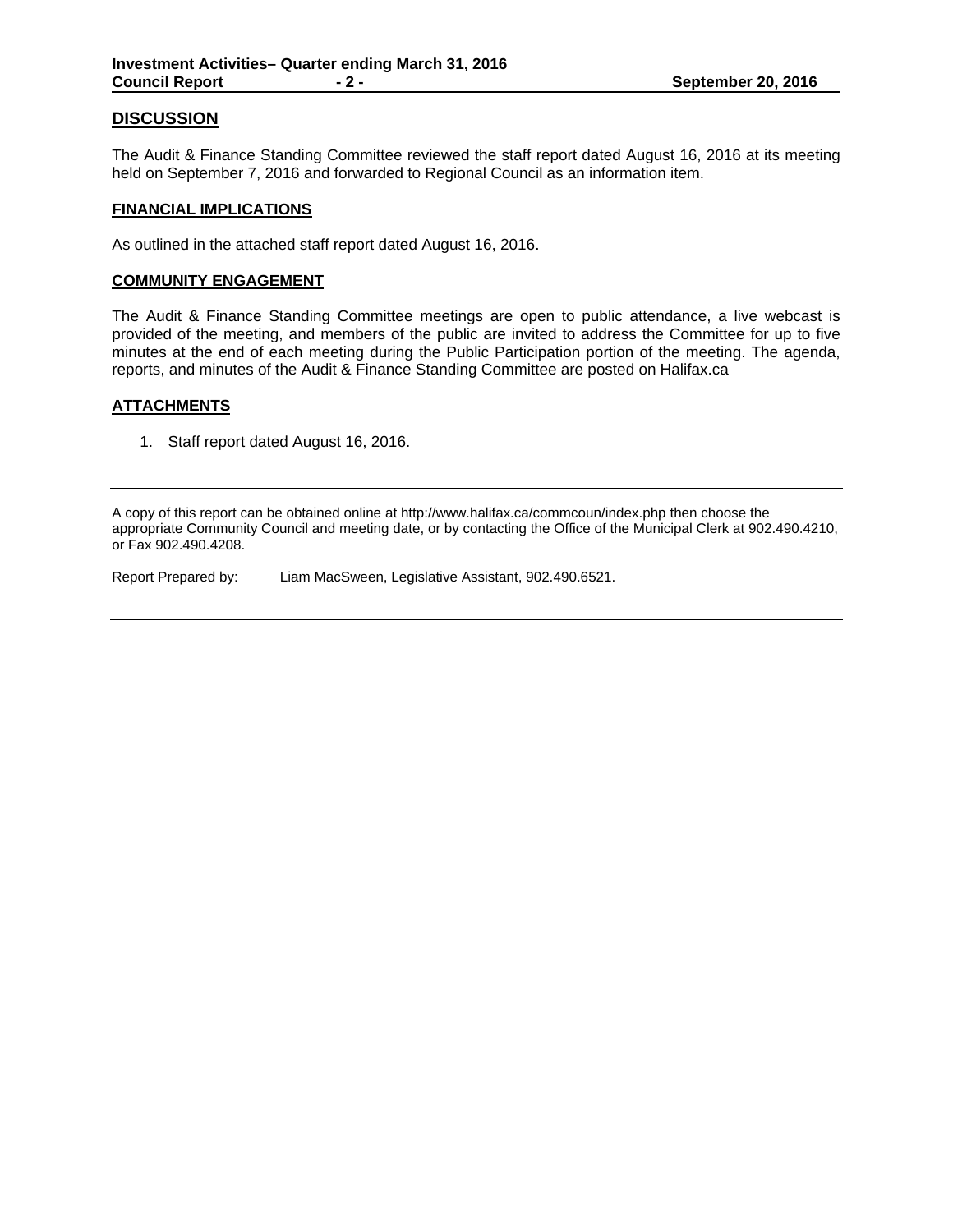

P.O. Box 1749 Halifax, Nova Scotia B3J 3A5 Canada

# **Attachment 1 Audit and Finance Standing Committee September 7, 2016**

| TO:                  | Councillor Linda Mosher, Chair and Members of Audit and Finance Standing<br>Committee |  |  |  |  |
|----------------------|---------------------------------------------------------------------------------------|--|--|--|--|
| <b>SUBMITTED BY:</b> | <b>Original Signed</b>                                                                |  |  |  |  |
|                      | Ed Thornhill, A/Director of Finance & ICT/CFO                                         |  |  |  |  |
| DATE:                | August 16, 2016                                                                       |  |  |  |  |
| <b>SUBJECT:</b>      | <b>Investment Activities- Quarter ending March 31, 2016</b>                           |  |  |  |  |

## **ORIGIN**

Quarterly report of investment performance and adherence to approved Investment Policy.

## **LEGISLATIVE AUTHORITY**

Section 121(1) of the HRM Charter requires that funds be invested pursuant to an Investment Policy adopted by Council and approved by the Minister of Service Nova Scotia and Municipal Relations or invested pursuant to the Trustee Act. Where HRM has chosen to adopt an Investment Policy and the Minister has approved the Policy investment activities are governed by this Policy.

## **RECOMMENDATION**

It is recommended that the Audit and Finance Standing Committee forward this report to Halifax Regional Council as an information item.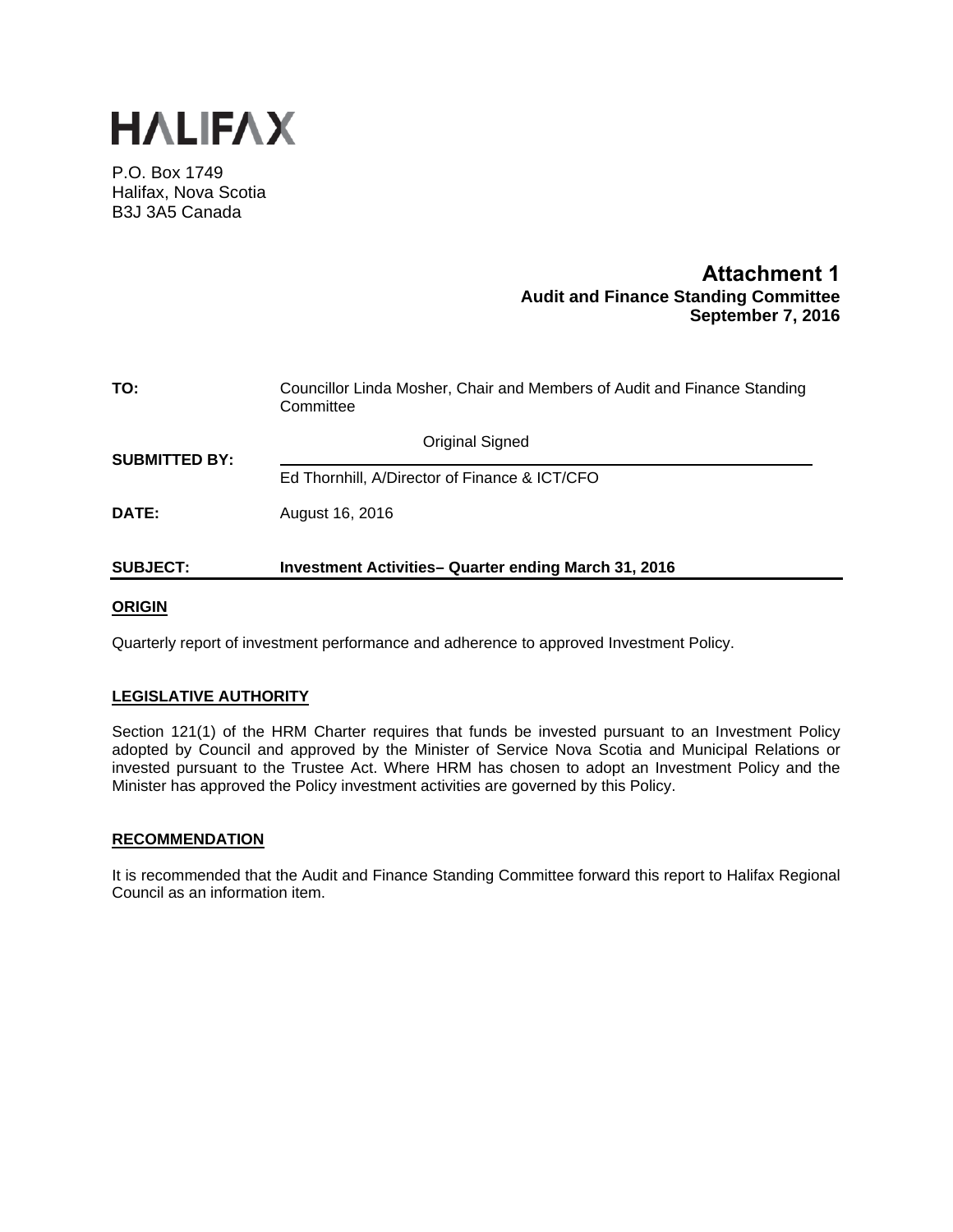## **BACKGROUND**

The HRM Investment Policy calls for quarterly reporting by the Treasurer to Council and the Investment Policy Advisory Committee (the Investment Committee). The report for the Quarter ending March 31, 2016 has been reviewed by the Investment Committee. A report from the Investment Committee on compliance with the HRM Investment Policy has also been sent to the Audit and Finance Standing Committee meeting of September 7, 2016.

The next Policy review is scheduled for September 2016 and will include an evaluation of best practices implemented at other municipalities for the Committee's consideration. The Policy is reviewed annually by the Investment Committee.

### **DISCUSSION**

#### Overall Results

Operating Fund Investment Income for the twelve months ending March 31, 2016 was \$1,578,824 versus a budget of \$1,600,000 for a shortfall of \$21,176. Despite a Bank of Canada rate decrease in July 2015 the Investment Income came in close to budget due to an increase in cash flows. The rate of return for the period was 0.92% which was below the budgeted rate of return of 0.96%.

### HRM Investment Activities

Mercer has discontinued its Investment Consulting Survey of Canadian Institutional Pooled Funds. HRM had been using this survey to compare returns with the industry. We have also been including the RBC Investor and Treasury Services Pooled Fund survey to the Investment Committee, which is very similar to the Mercer Survey. We will be using this survey going forward. Please see the table below with the results using the RBC Survey.

| <b>Money Market Funds</b>             | 3 Months (to March 31, | 1 Year (to March 31 |
|---------------------------------------|------------------------|---------------------|
|                                       | 2016)                  | 31, 2016)           |
| $\overline{5}^{\text{th}}$ Percentile | 0.25%                  | 1.00%               |
| $\overline{1}^{\text{st}}$ Quartile   | 0.22%                  | 0.88%               |
| Median                                | 0.17%                  | 0.77%               |
| $\overline{3}^{rd}$ Quartile          | 0.15%                  | 0.65%               |
| 95 <sup>th</sup> Percentile           | 0.10%                  | 0.45%               |
| <b>HRM</b>                            | 0.21%                  | 0.92%               |

Relative performance was again quite positive, the 3 month rate was just below the 1<sup>st</sup> quartile, and the one year return was above the 1<sup>st</sup> quartile. These returns are before any allowance for fees that could be paid for external management. The investment bank accounts continue to be largely responsible for this relative performance. The rate of return from the government half of the portfolio continues to deteriorate as maturities are re-invested in the lower interest rate environment.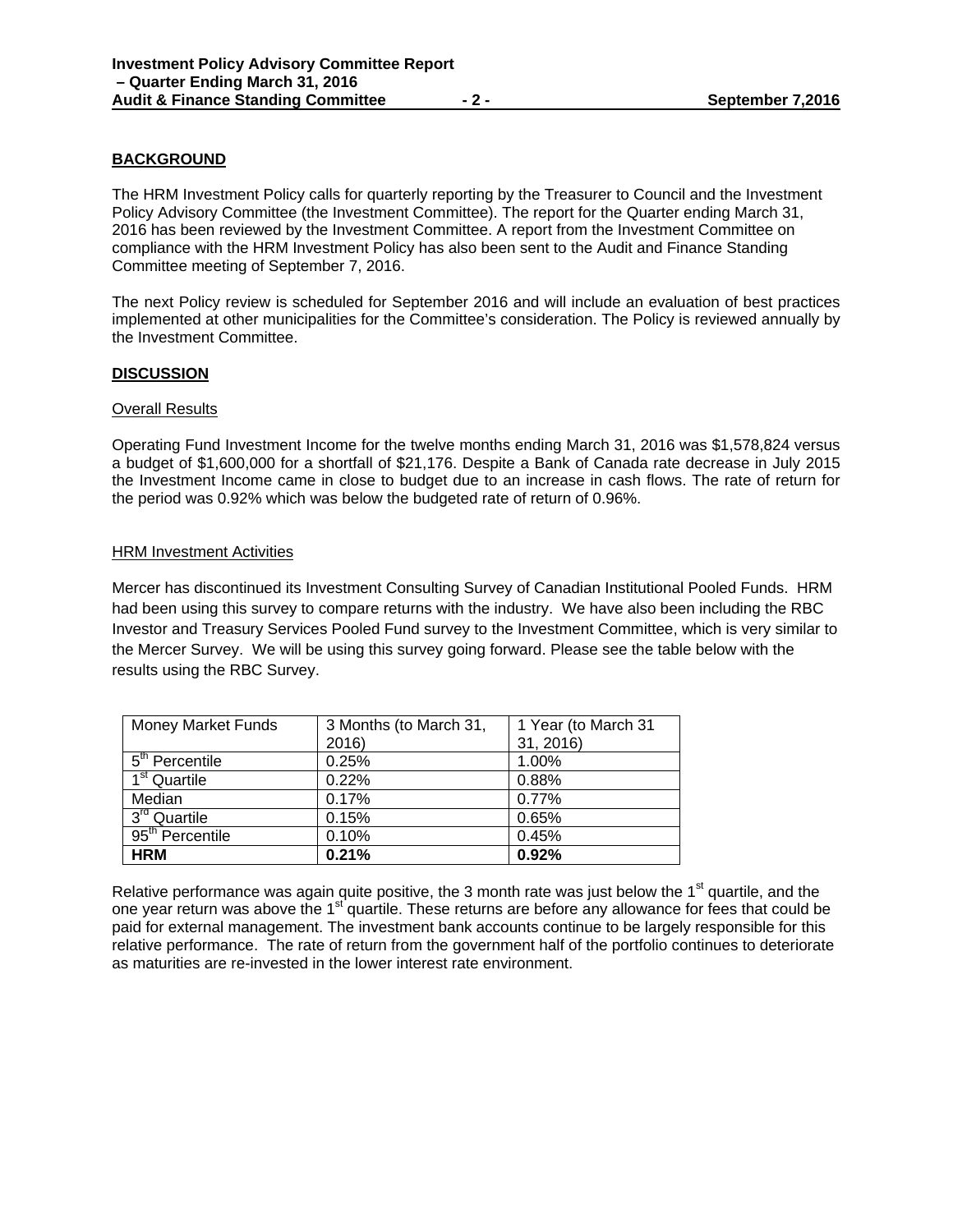

As shown in the graph below, over the longer term HRM investment performance closely matches the median with fee savings also accruing to HRM.

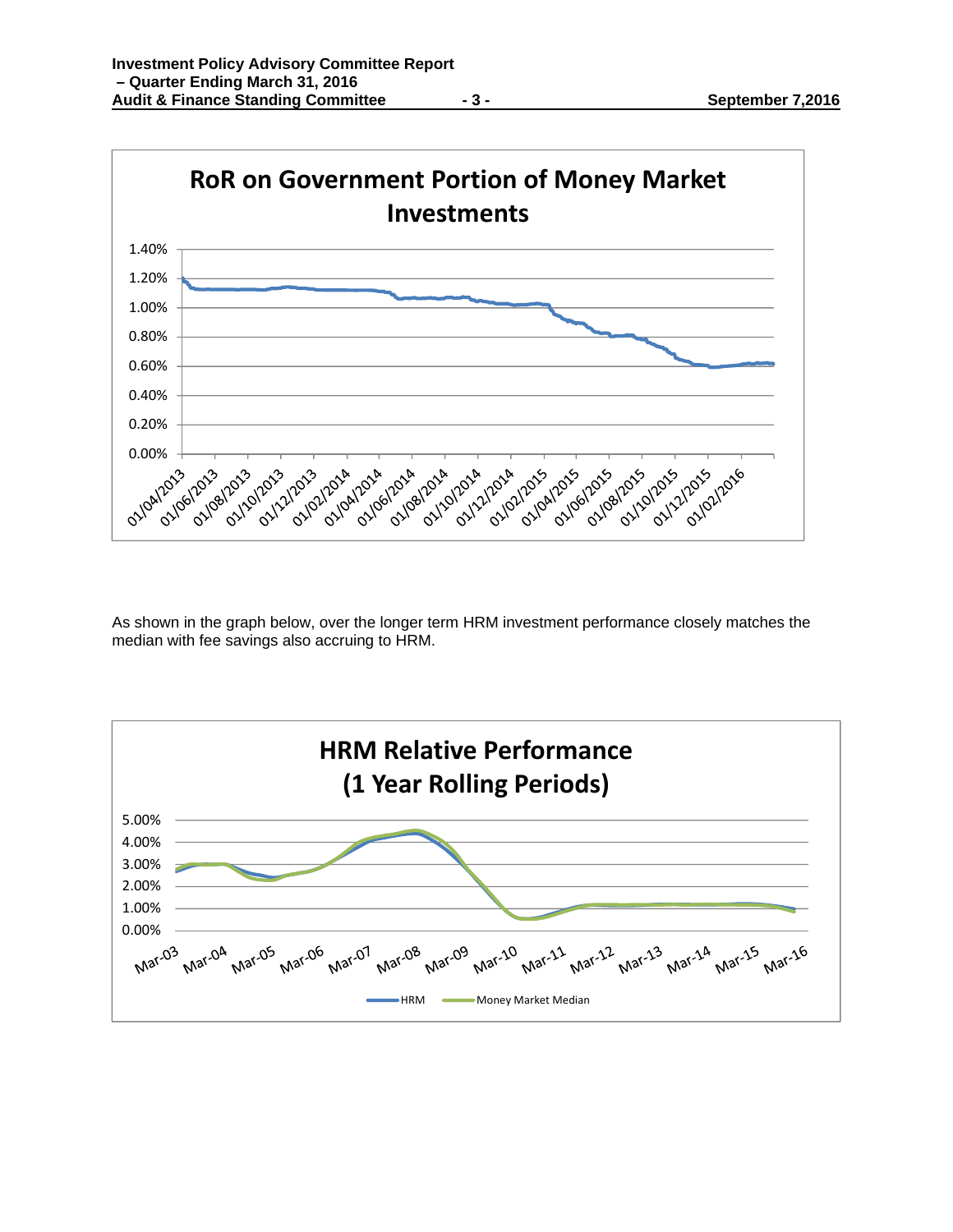During the quarter HRM made 22 money market investments at a cost of \$67,248,740 with an average term to maturity of 84 days. This compares to last year when 44 investments were made at a cost of \$90,055,750 with an average term of 100 days. Similar to last year our predominant strategy was to allocate funds to the investment bank accounts and when necessary use government instruments to manage sector weights and cover cash needs.

Funds held in the investment bank accounts, including Term Deposits, totaled \$131,973,020 by the end of the quarter. Incremental income over BA's and BDN's, using a rate of 0.80% as a proxy for the BA and BDN rates, was \$91,242 for the quarter.

The cumulative incremental gross investment income from the 2007 Policy change that expanded the non-government sector weight was \$1,760,240 or a \$105,563 increase during the quarter.

### HRM Short Term Bond Pool

There were no additions or maturities in the bond pool during the quarter. At the end of the quarter the bond pool consisted of \$12,000,000 of bonds with yields ranging from 1.59% to 2.58% with a simple average yield of 2.20%. The term to maturity ranges from June 2017 to December 2018.



## Cash Flows

Operating fund cash and investment balances are running higher than the previous year. At the end of the quarter these balances were some \$37,000,000 above the previous year's level due to a 16 million increase in PILT revenue collected and a 21 million increase in tax revenue collect over the previous period.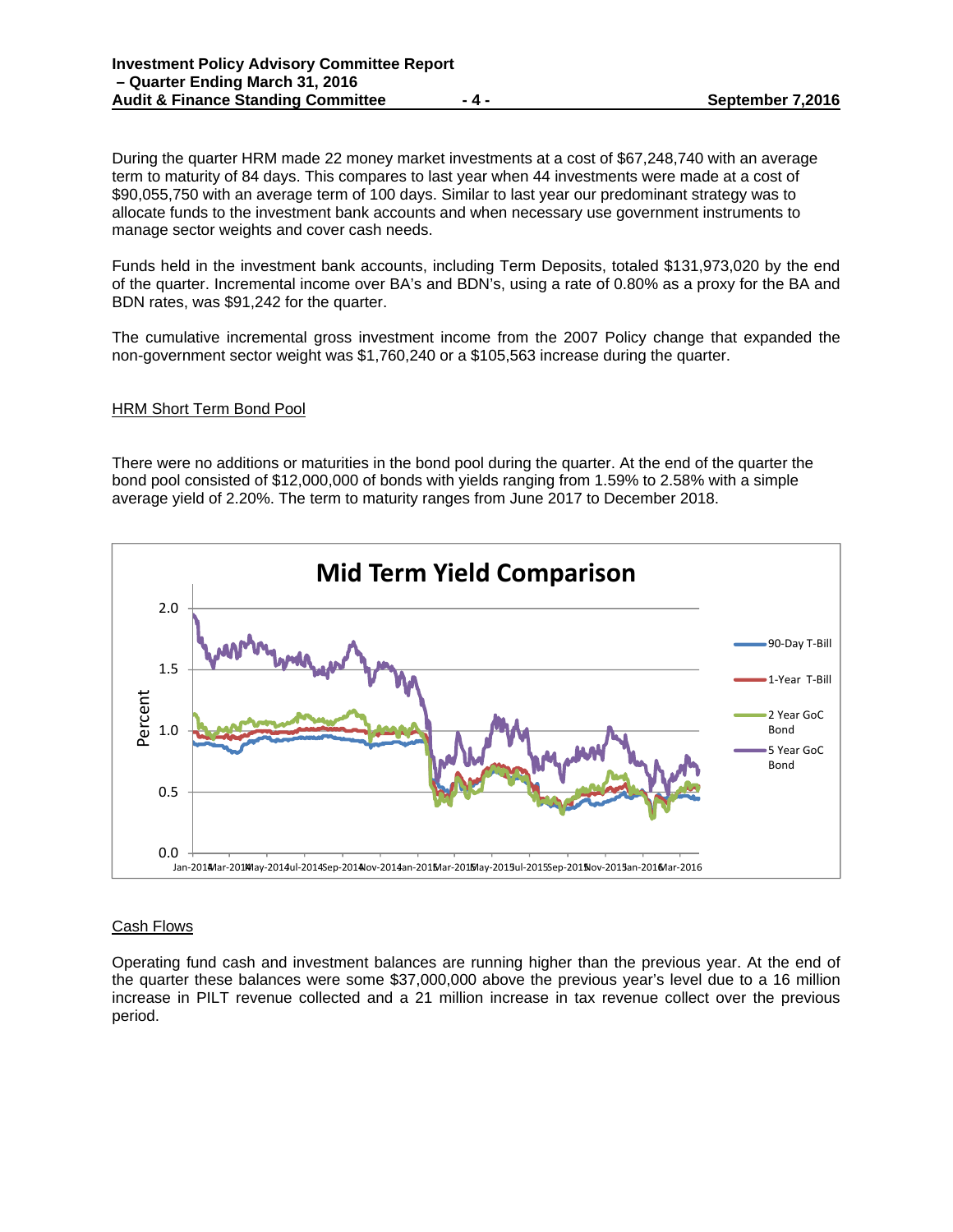



There were nine days when amounts exceeded the sector weight guidelines. Each of these instances was discussed with the Investment Committee and they agreed with staff that these minor temporary variances did not create any material increase in risk to the portfolio.

## Subsequent to End of Reporting Quarter

On July 13, 2016 the Bank of Canada maintained interest rates after weaker than expected economic growth. The Brexit leave result announced on June 24, 2016 is widely expected to be a net negative for global growth outlook, although the immediate impact on Canadian markets was negligible. The investment bank accounts, which are for the most part linked to the commercial bank prime rates, are continuing to provide significantly better returns than are available from BA's and government instruments.

## Outlook & Strategy

The dominant strategy will again be to maximize returns from the investment bank accounts, keeping in mind that their liquidity adds a safety factor, while looking for opportunities in the government half of the portfolio.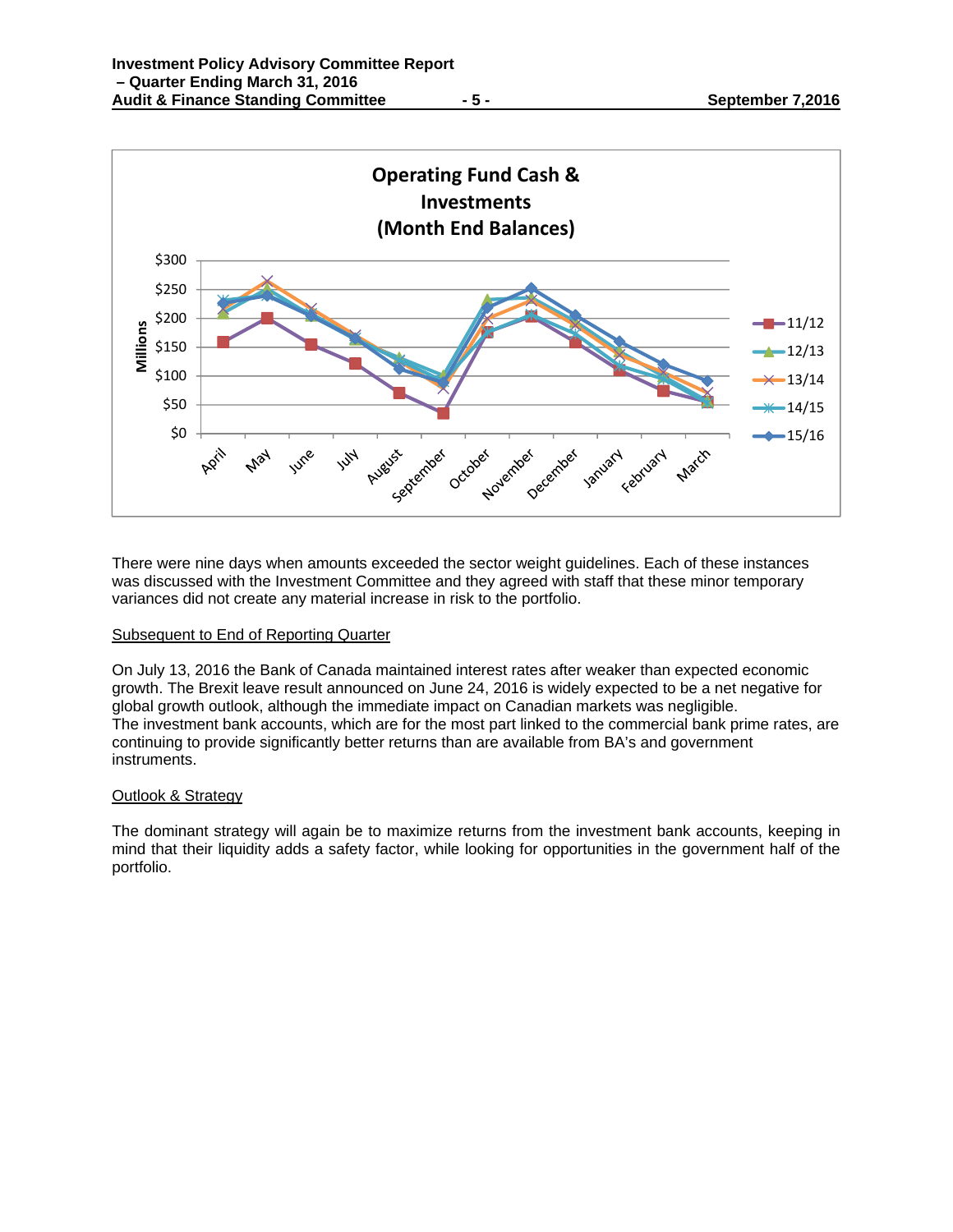#### Policy Compliance

#### Objectives:

Preservation of Capital - There was no loss of capital during the quarter.

Liquidity – Overdraft charges were not incurred and sufficient cash was available to meet all requirements. The funded ratio of the reserves at quarter end was 100%.

Competitive Return on Investments - The rate of return was above median for the year ending March 31, 2016 before allowing for fees that could have been paid to an external management firm. Staff maintain that the Policy benchmark was met.

### Strategies:

Diversification of Investment Portfolio - Staff believe that diversification has been adequately maintained under the constraints of the Policy.

Regular Review of Performance - Performance data continues to be reported to the Investment Policy Advisory Committee.

Risk Management Approach – In implementing investment decisions staff seek a balance between the objectives of the Investment Policy and the risks inherent in markets to look to achieve an optimal rate of return.

#### **FINANCIAL IMPLICATIONS**

As discussed above, operating fund investment income for the twelve months to March 31, 2016 was \$1,578,824 versus a budget of \$1,600,000 for a shortfall of \$21,176. Despite a Bank of Canada rate decrease in July 2015 the investment income came in close to budget due to an increase in cash flows. The shortfall has been absorbed in the year-end financial results for 2015/16.

#### **RISK CONSIDERATIONS**

There are no significant risks associated with the recommendations in this Report.

#### **COMMUNITY ENGAGEMENT**

Investment activities are reported quarterly to the Investment Policy Advisory Committee. The majority of members of this Committee (4 of 6) are volunteers from the general public. The Committee reports to the Audit and Finance Committee of Council quarterly on staff's compliance with the Investment Policy. In addition, the Committee conducts an annual review of the Investment Policy and makes recommendations for any changes considered appropriate.

### **ENVIRONMENTAL IMPLICATIONS**

N/A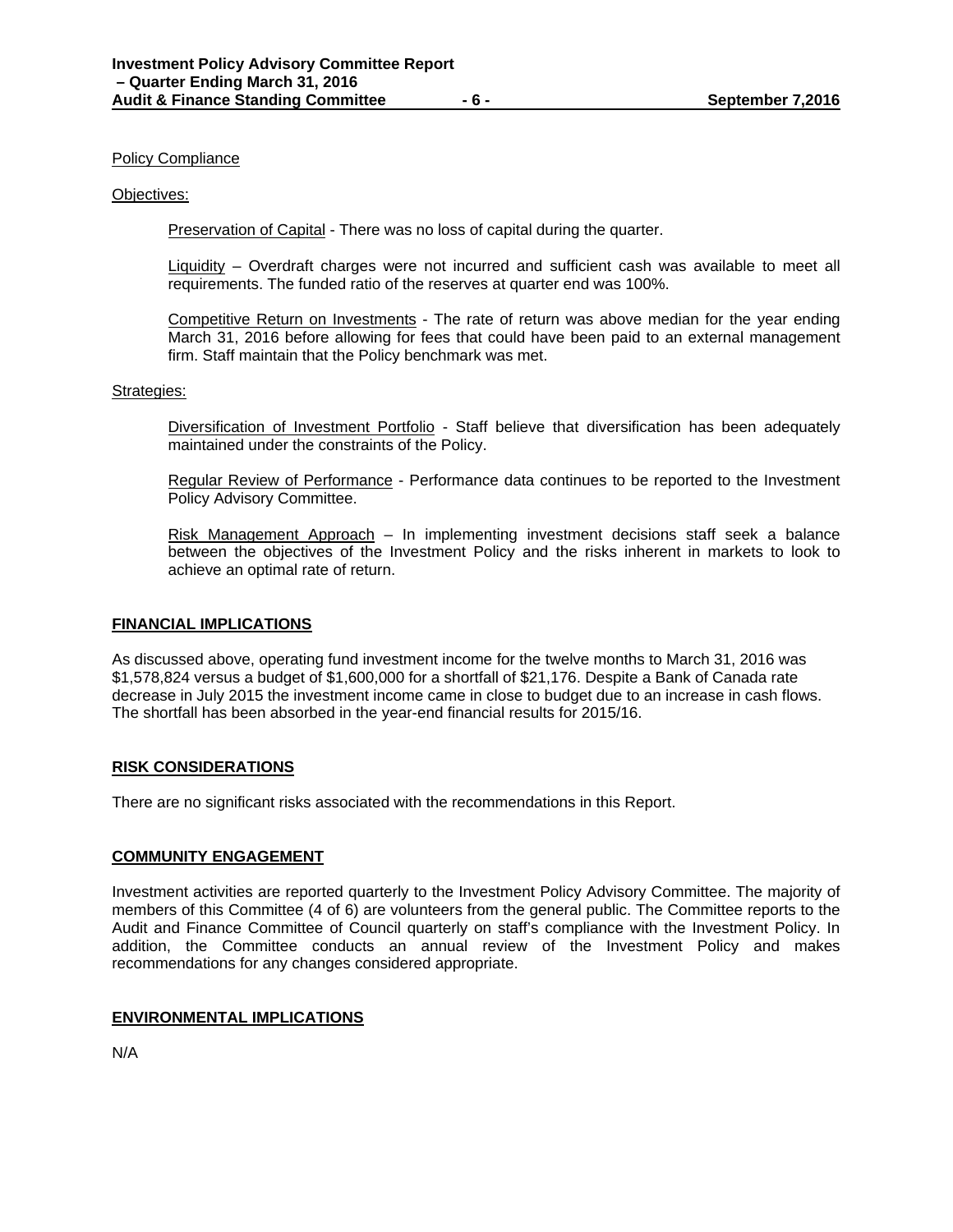## **ALTERNATIVES**

N/A

# **ATTACHMENTS**

Sector Weight Schedules @ March 31, 2016 (Schedules A,B,C,D & E) Appendix A - Economic Statistics and Central Bank Actions Appendix B - List of Eligible Investments Appendix C - DBRS Rating Scale

A copy of this report can be obtained online at http://www.halifax.ca/commcoun/index.php then choose the appropriate Community Council and meeting date, or by contacting the Office of the Municipal Clerk at 902-490-4210 or Fax 902-490-4208.

Report Prepared by: Renée Towns, CPA, CGA, CTP, Deputy Treasurer, 902-293-7983

Report Approved by:

Original Signed

Jerry Blackwood, CPA, CGA, Manager of Revenue, Treasurer, 902-490-6470

Financial Approval by:

Original Signed

Ed Thornhill, A/Director of Finance & ICT/CFO, 902-490-4480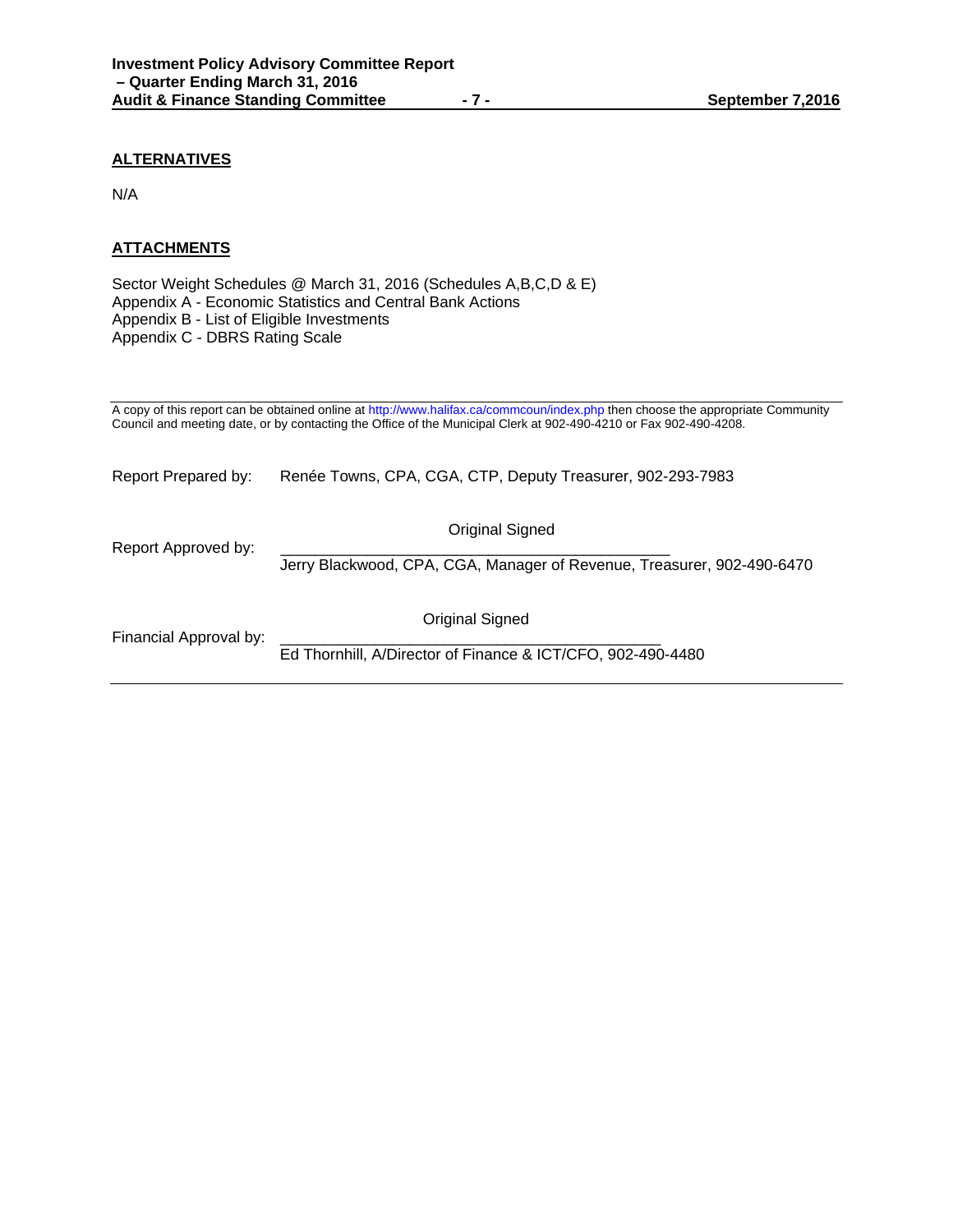|                                                                                      | <b>Category Status</b>    | Cumulative<br>Amount Invested<br>@ Book Value | %          | Guideline Limit                      | %           | <b>Limit Available</b>     | %          |
|--------------------------------------------------------------------------------------|---------------------------|-----------------------------------------------|------------|--------------------------------------|-------------|----------------------------|------------|
| CASH & EQUIVALENTS                                                                   |                           |                                               |            |                                      |             |                            |            |
| <b>Federal Government &amp; its Guarantees</b>                                       | Open                      | 0                                             | 0%         | 329,813,738 100%                     |             | 328,811,695                | 100%       |
| <b>Federal Government</b><br><b>Business Development Bank</b>                        | Open<br>Open              | 0<br>0                                        | 0%<br>0%   |                                      |             |                            |            |
| Canada Mortgage & Housing Corp.                                                      | Open                      | 0                                             | 0%         |                                      |             |                            |            |
| Canadian Wheat Board<br><b>Export Development Canada</b>                             | Open<br>Open              | $\Omega$                                      | 0%         |                                      |             |                            |            |
| Farm Credit Corp                                                                     | Open                      | 0                                             | 0%         |                                      |             |                            |            |
| <b>Provincial Governments &amp; their Guarantees</b><br>Total Alberta (R-1 High)     | R-1 Mid or Greater        | 148,078,009<br>12,859,556                     | 45%<br>4%  | 329,813,738<br>82,453,434            | 100%<br>25% | 181,735,729<br>58,670,332  | 55%<br>18% |
| Alberta (R-1 High)                                                                   | Open<br>Open              | 11,983,340                                    |            |                                      |             |                            |            |
| Alberta Capital Finance Authority (R-1 High)<br>Alberta Treasury Branches (R-1 High) | Open<br>Open              | 876,216<br>0                                  |            |                                      |             |                            |            |
| British Columbia (R-1 High)<br>Manitoba (R-1 Mid)                                    | Open<br>Open              | 20,944,560<br>5,385,439                       | 6%<br>2%   | 82,453,434<br>82,453,434             | 25%<br>25%  | 59,393,360<br>77,067,996   | 18%<br>23% |
| New Brunswick (R-1 Mid)                                                              | Open                      | 11,981,280                                    | 4%         | 82,453,434                           | 25%         | 70,472,154                 | 21%        |
| Nova Scotia (R-1 Mid)<br>Ontario (R-1 Mid)                                           | Open<br>Open              | 0<br>57,850,100                               | 0%<br>18%  | 82,453,434<br>82.453.434             | 25%<br>25%  | 82,453,434<br>24,603,334   | 25%<br>7%  |
| Quebec (R-1 Mid)<br>Quebec                                                           | Open                      | 27,088,714<br>22,112,084                      | 8%         | 82,453,434                           | 25%         | 55,364,720                 | 17%        |
| <b>Financement Quebec</b><br><b>Hydro Quebec</b>                                     |                           | 0<br>4,976,630                                |            |                                      |             |                            |            |
| Saskatchewan (R-1 High)                                                              | Open                      | 11,968,360                                    | 4%         | 82,453,434                           | 25%         | 70,485,074                 | 21%        |
| Municipal Governments & their Guarantees*                                            | R-1 Mid or Greater        | 0                                             | 0%         | 82,453,434                           | 25%         | 82,453,434                 | 25%        |
| Calgary (R-1 High)                                                                   | Open                      |                                               |            | 32,981,374                           | 10%         | 32,981,374                 | 10%        |
| <b>Financial Institutions &amp; their Guarantees / Corporations</b>                  | <b>BA's Schedule A</b>    | 167,688,215                                   | 51%        | 164,906,869                          | 50%         | -2,781,346                 | $-1%$      |
|                                                                                      | <b>Canadian Banks R-1</b> |                                               |            |                                      |             |                            |            |
| Tier 1 - Financial Institutions & their Guarantees<br>Bank of Montreal (R-1 High)    | Mid<br>Open               | 151,870,465<br>31,644,398                     | 46%<br>10% | 164,906,869<br>32,981,374            | 50%<br>10%  | 13,036,404<br>1,336,976    | 4%<br>0%   |
| <b>BMO - Instruments</b>                                                             |                           | 0                                             |            |                                      |             |                            |            |
| <b>BMO - Account</b><br>Bank of Nova Scotia (R-1 High)                               | Open                      | 31,644,398<br>35,715,164                      | 11%        | 32,981,374                           | 10%         | $-2,733,791$               | $-1%$      |
| Bank of Nova Scotia Effective Cash<br>Bank of Nova Scotia - Notice Account           |                           | 15,715,164<br>20,000,000                      |            |                                      |             |                            |            |
| Canadian Imperial Bank of Commerce (R-1 High)<br>CIBC - Instuments                   | Open                      | 31,645,945<br>0                               | 10%        | 32,981,374                           | 10%         | 1,335,429                  | 0%         |
| CIBC - Account                                                                       |                           | 31,645,945                                    |            |                                      |             |                            |            |
| Royal Bank (R-1 High)<br><b>RBC - Instuments</b>                                     | Open                      | 26,864,958<br>0                               | 8%         | 32,981,374                           | 10%         | 6.116.416                  | 2%         |
| RBC - Account<br>Toronto Dominion (R-1 High)                                         | Open                      | 26,864,958<br>26,000,000                      | 8%         | 32,981,374                           | 10%         | 6,981,374                  | 2%         |
| TD - Instuments                                                                      |                           | 0                                             |            |                                      |             |                            |            |
| TD - Account                                                                         |                           | 26,000,000                                    |            |                                      |             |                            |            |
| Tier 2 - Financial Institutions & Corporations<br>National Bank of Canada (R-1 Mid)  | R-1 Mid/High***<br>Open   | 15,817,750<br>15,817,750                      | 5%<br>5%   | 82,453,434<br>16,490,687             | 25%<br>5%   | 66,635,685<br>672,937      | 20%<br>0%  |
| <b>OMERS Realty Corporation (R-1 High)</b><br>CDP Financial Inc (R-1 High)           | Open<br>Open              | 0<br>0                                        | 0%<br>0%   | 16,490,687<br>16,490,687             | 5%<br>5%    | 16,490,687<br>16,490,687   | 5%<br>5%   |
| Desjardins Total                                                                     |                           | 0                                             | 0%         | 16,490,687                           | 5%          | 16,490,687                 | 5%         |
| Desjardins Group (R-1 High)<br>Caisse Centale Desjardins (R-1 High)                  | Open<br>Open              | 0<br>0                                        |            |                                      |             |                            |            |
| <b>Total Cash and Equivalents</b>                                                    |                           | 315,766,223                                   | 96%        |                                      |             |                            |            |
| <b>Federal Government &amp; its Guarantees</b>                                       |                           |                                               |            |                                      |             |                            |            |
| <b>Money Market</b>                                                                  |                           | 0                                             | 0%         | 32,499,090                           | 20%         | 32,499,090                 | 20%        |
| <b>Reserves - Bond Pool</b><br>Canada Mortgage & Housing Corp.                       |                           | 1,002,043<br>1,002,043                        | 0%<br>0%   | 163,944,195 100%<br>163,944,195 100% |             | 162,942,152<br>162,942,152 | 99%<br>99% |
|                                                                                      |                           |                                               |            |                                      |             |                            |            |
| <b>Provincial Government &amp; their Guarantees</b><br><b>Money Market</b>           |                           | 13,039,061<br>1,999,338                       | 4%<br>4%   | 32,499,090<br>32,499,090             | 20%<br>20%  | 19,460,029<br>10,749,974   | 12%<br>7%  |
| Alberta<br>Alberta                                                                   |                           | 1,999,338<br>1,999,338                        | 3%         | 16,249,545                           | 10%         | 5,325,999                  | 3%         |
| Alberta Capital Finance Authority<br>Alberta Treasury Branches                       |                           | 0                                             |            |                                      |             |                            |            |
| <b>British Columbia</b>                                                              |                           | 0                                             | 1%         | 16,249,545                           | 10%         | 14,134,031                 | 9%         |
| Manitoba<br><b>New Brunswick</b>                                                     |                           | 0<br>0                                        | 0%<br>0%   | 16,249,545<br>16,249,545             | 10%<br>10%  | 16,249,545<br>16,249,545   | 10%<br>10% |
| Nova Scotia<br>Ontario                                                               |                           | 0<br>0                                        | 0%<br>0%   | 16,249,545<br>16,249,545             | 10%<br>10%  | 16,249,545<br>16,249,545   | 10%<br>10% |
| Quebec<br>Quebec                                                                     |                           | 0<br>0                                        | 0%         | 16,249,545                           | 10%         | 16,249,545                 | 10%        |
| <b>Financement Quebec</b>                                                            |                           | 0                                             |            |                                      |             |                            |            |
| <b>Hydro Quebec</b><br>Saskatewan                                                    |                           | 0                                             | 0%         | 16,249,545                           | 10%         | 16,249,545                 | 10%        |
| <b>Bond Pool</b>                                                                     |                           | 11,039,723                                    | 4%         | 32,788,839                           | 20%         | 19,749,778                 | 12%        |
| Alberta<br>Alberta                                                                   |                           | 8,924,208<br>7,887,659                        | 3%         | 16,394,420                           | 10%         | 5,470,873                  | 3%         |
| Alberta Capital Finance Authority                                                    |                           | 1,036,549                                     |            |                                      |             |                            |            |
| Alberta Treasury Branches<br><b>British Columbia</b>                                 |                           | 2,115,514                                     | 1%         | 16,394,420                           | 10%         | 14,278,905                 | 9%         |
| Manitoba<br><b>New Brunswick</b>                                                     |                           | 0<br>0                                        | 0%<br>0%   | 16,394,420<br>16,394,420             | 10%<br>10%  | 16,394,420<br>16,394,420   | 10%<br>10% |
| Nova Scotia                                                                          |                           |                                               |            |                                      |             |                            |            |
| Ontario<br>Quebec                                                                    |                           | 0<br>0                                        | 0%<br>0%   | 16,394,420<br>16,394,420             | 10%<br>10%  | 16,394,420<br>16,394,420   | 10%<br>10% |
| Quebec<br><b>Financement Quebec</b>                                                  |                           | 0<br>0                                        | 0%<br>0%   | 16,394,420<br>16,394,420             | 10%<br>10%  | 16,394,420<br>16,394,420   | 10%<br>10% |
| <b>Hydro Quebec</b><br>Saskatewan                                                    |                           | 0<br>0                                        | 0%<br>0%   | 16,394,420<br>16,394,420             | 10%<br>10%  | 16,394,420<br>16,394,420   | 10%        |
| <b>Total Fixed</b>                                                                   |                           | 14,041,104                                    | 4%         | 32,788,839                           | 20%         | 18,747,735                 | 10%<br>11% |
| Equities                                                                             |                           |                                               |            |                                      |             |                            |            |
| Bank of Montreal<br><b>Total Equities</b>                                            |                           | 6,410<br>6,410                                |            |                                      |             |                            |            |
|                                                                                      |                           |                                               |            |                                      |             |                            |            |
| <b>Total Investments</b>                                                             |                           | 329,813,738                                   |            |                                      |             |                            |            |
| Interest Bearing Bank Accounts - O/S Cheque Coverage                                 |                           | 13,540,546                                    |            |                                      |             |                            |            |
| Total Investments and O/S Cheques Coverage                                           |                           | 343,354,284                                   |            |                                      |             |                            |            |

**Total Portfolio**

**Sector Weights @ March 31, 2016** SCHEDULE A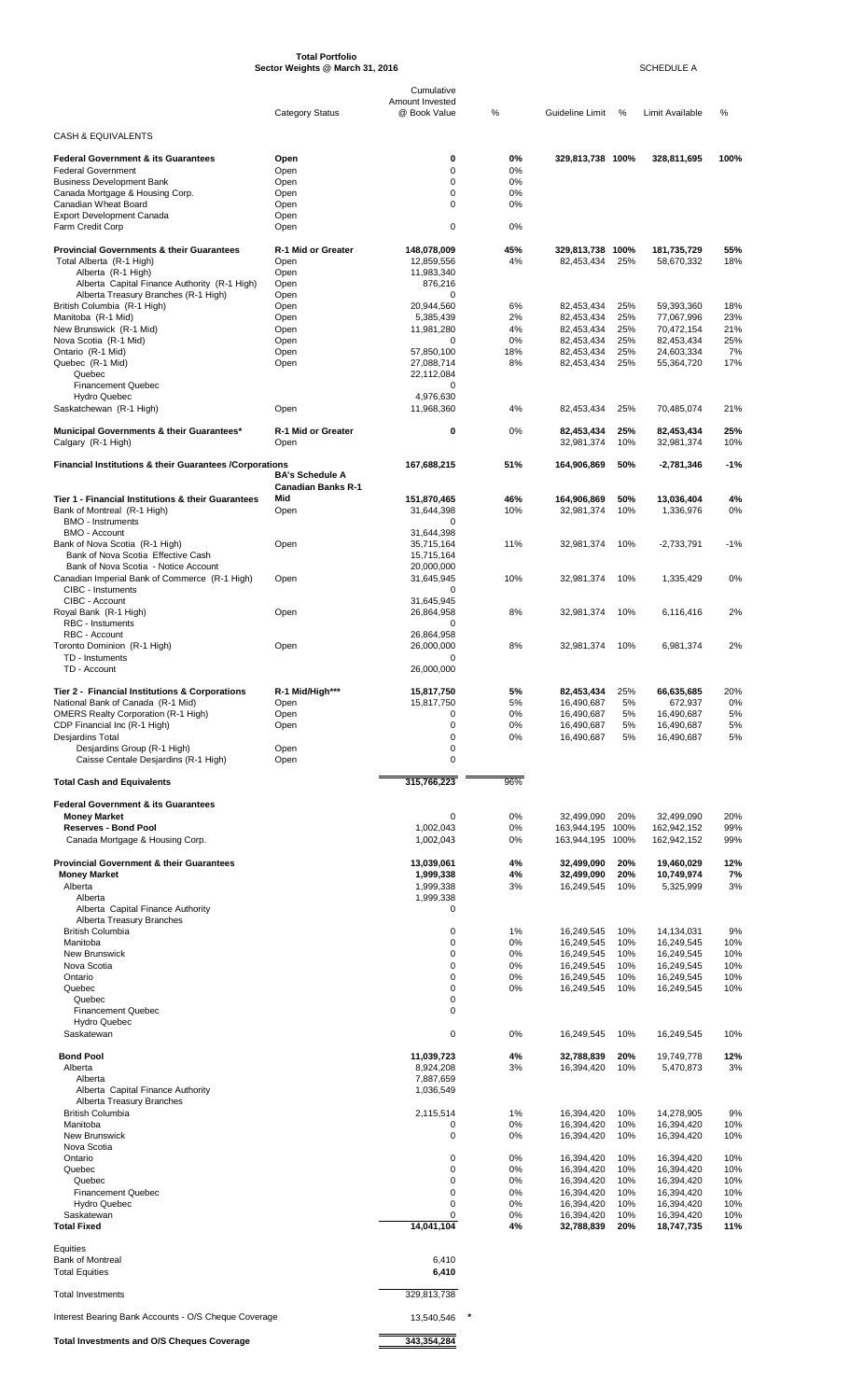#### **Operating Funds** SCHEDULE B **Sector Weights @ March 31, 2016**

|                                                                            |                                                     | Cumulative                      |          |                          |            |                          |            |
|----------------------------------------------------------------------------|-----------------------------------------------------|---------------------------------|----------|--------------------------|------------|--------------------------|------------|
|                                                                            | <b>Category Status</b>                              | Amount Invested<br>@ Book Value | %        | Guideline Limit          | %          | Limit Available          | %          |
| <b>CASH &amp; EQUIVALENTS</b>                                              |                                                     |                                 |          |                          |            |                          |            |
| <b>Federal Government &amp; its Guarantees</b>                             | Open                                                | 0                               | 0%       | 130,114,648 100%         |            | 130,114,648              | 100%       |
| <b>Federal Government</b>                                                  | Open                                                | 0                               | $0\%$    |                          |            |                          |            |
| <b>Business Development Bank</b><br>Canada Mortgage & Housing Corp.        | Open<br>Open                                        | 0<br>$\mathbf 0$                | 0%<br>0% |                          |            |                          |            |
| Canadian Wheat Board                                                       | Open                                                | $\mathbf 0$                     | 0%       |                          |            |                          |            |
| <b>Export Development Canada</b>                                           | Open                                                | 0                               |          |                          |            |                          |            |
| Farm Credit Corp                                                           | Open                                                | $\mathbf 0$                     | 0%       |                          |            |                          |            |
| <b>Provincial Governments &amp; their Guarantees</b>                       | R-1 Mid or Greater                                  | 60,633,122                      | 47%      | 130,114,648 100%         |            | 69,481,526               | 53%        |
| Total Alberta (R-1 High)                                                   | Open                                                | 5,265,569                       | 4%       | 32,528,662               | 25%        | 26,444,429               | 20%        |
| Alberta (R-1 High)<br>Alberta Capital Finance Authority (R-1 High)         | Open<br>Open                                        | 4,906,787<br>358,782            | 0%       |                          |            |                          |            |
| Alberta Treasury Branches (R-1 High)                                       | Open                                                | 0                               | 0%       |                          |            |                          |            |
| British Columbia (R-1 High)                                                | Open                                                | 8,576,115                       | 7%       | 32,528,662               | 25%        | 23,952,547               | 18%        |
| Manitoba (R-1 Mid)<br>New Brunswick (R-1 Mid)                              | Open<br>Open                                        | 2,205,162<br>4,905,944          | 2%<br>4% | 32,528,662<br>32,528,662 | 25%<br>25% | 30,323,500<br>27,622,718 | 23%<br>21% |
| Nova Scotia (R-1 Mid)                                                      | Open                                                | 0                               | 0%       | 32,528,662               | 25%        | 32,528,662               | 25%        |
| Ontario (R-1 Mid)                                                          | Open                                                | 23,687,732                      | 18%      | 32,528,662               | 25%        | 8,840,930                | 7%         |
| Quebec (R-1 Mid)<br>Quebec                                                 | Open                                                | 11,091,946<br>9,054,178         | 9%       | 32,528,662               | 25%        | 21,436,716               | 16%        |
| <b>Financement Quebec</b>                                                  |                                                     | 0                               |          |                          |            |                          |            |
| <b>Hydro Quebec</b>                                                        | Open                                                | 2,037,768<br>4,900,654          | 4%       | 32,528,662               | 25%        | 27,628,008               | 21%        |
| Saskatchewan (R-1 High)                                                    |                                                     |                                 |          |                          |            |                          |            |
| Municipal Governments & their Guarantees*                                  | R-1 Mid or Greater                                  | 0                               |          | 32,528,662               | 25%        | 32,528,662               | 25%        |
| Calgary (R-1 High)                                                         | Open                                                |                                 |          | 13,011,465               | 10%        | 13,011,465               | 10%        |
| Financial Institutions & their Guarantees / Corporations                   |                                                     | 68,662,862                      | 53%      | 65,057,324               | 50%        | $-3,605,538$             | -3%        |
|                                                                            | <b>BA's Schedule A</b><br><b>Canadian Banks R-1</b> |                                 |          |                          |            |                          |            |
| Tier 1 - Financial Institutions & their Guarantees                         | Mid                                                 | 62,186,009                      | 48%      | 65,057,324               | 50%        | 2,871,315                | 2%         |
| Bank of Montreal (R-1 High)                                                | Open                                                | 12,957,350                      | 10%      | 13,011,465               | 10%        | 54,115                   | 0%         |
| <b>BMO - Instruments</b>                                                   |                                                     | 0                               |          |                          |            |                          |            |
| <b>BMO - Account</b><br>Bank of Nova Scotia (R-1 High)                     | Open                                                | 12,957,350<br>14,624,197        | 11%      | 13,011,465               | 10%        | $-1,612,732$             | $-1%$      |
| Bank of Nova Scotia Effective Cash                                         |                                                     | 6,434,848                       |          |                          |            |                          |            |
| Bank of Nova Scotia - Notice Account                                       |                                                     | 8,189,349                       |          |                          |            |                          |            |
| Canadian Imperial Bank of Commerce (R-1 High)<br><b>CIBC - Instuments</b>  | Open                                                | 12,957,984<br>0                 | 10%      | 13,011,465               | 10%        | 53,481                   | 0%         |
| CIBC - Account                                                             |                                                     | 12,957,984                      |          |                          |            |                          |            |
| Royal Bank (R-1 High)                                                      | Open                                                | 11,000,325                      | 8%       | 13,011,465               | 10%        | 2,011,139                | 2%         |
| <b>RBC</b> - Instuments<br>RBC - Account                                   |                                                     | 0<br>11,000,325                 |          |                          |            |                          |            |
| Toronto Dominion (R-1 High)                                                | Open                                                | 10,646,153                      | 8%       | 13,011,465               | 10%        | 2,365,312                | 2%         |
| TD - Instuments                                                            |                                                     | 0                               |          |                          |            |                          |            |
| TD - Account                                                               |                                                     | 10,646,153                      |          |                          |            |                          |            |
| Tier 2 - Financial Institutions & Corporations                             | R-1 Mid/High***                                     | 6,476,853                       | 5%       | 32,528,662               | 25%        | 26,051,809               | 20%        |
| National Bank of Canada (R-1 Mid)                                          | Open                                                | 6,476,853                       | 5%       | 6,505,732                | 5%         | 28,879                   | 0%         |
| <b>OMERS Realty Corporation (R-1 High)</b><br>CDP Financial Inc (R-1 High) | Open                                                | 0<br>0                          | 0%<br>0% | 6,505,732                | 5%<br>5%   | 6,505,732                | 5%         |
| <b>Desjardins Total</b>                                                    | Open                                                | 0                               | 0%       | 6,505,732<br>6,505,732   | 5%         | 6,505,732<br>6,505,732   | 5%<br>5%   |
| Desjardins Group (R-1 High)                                                | Open                                                | $\mathbf 0$                     |          |                          |            |                          |            |
| Caisse Centale Desjardins (R-1 High)                                       | Open                                                | 0                               |          |                          |            |                          |            |
| <b>Total Investments</b>                                                   |                                                     | 129,295,984                     | 99%      |                          |            |                          |            |
| <b>Federal Government &amp; its Guarantees</b>                             |                                                     |                                 |          |                          |            |                          |            |
| <b>Money Market</b>                                                        |                                                     | 0                               | 0%       | 26,022,930               | 20%        | 26,022,930               | 20%        |
| <b>Reserves - Bond Pool</b><br>Canada Mortgage & Housing Corp.             |                                                     | 0<br>$\mathbf 0$                | 0%       | 26,022,930 100%          |            | 26,022,930               | 20%        |
|                                                                            |                                                     |                                 |          |                          |            |                          |            |
| <b>Provincial Government &amp; their Guarantees</b>                        |                                                     | 818,664                         | 1%       | 26,022,930               | 20%        | 25,204,266               | 19%        |
| <b>Money Market</b><br>Alberta                                             |                                                     | 818,664<br>818,664              | 1%<br>1% | 26,022,930<br>13,011,465 | 20%<br>10% | 25,204,266<br>12,192,801 | 19%<br>9%  |
| Alberta                                                                    |                                                     | 818,664                         |          |                          |            |                          |            |
| Alberta Capital Finance Authority                                          |                                                     | 0                               |          |                          |            |                          |            |
| Alberta Treasury Branches<br><b>British Columbia</b>                       |                                                     | 0                               | 0%       | 13,011,465               | 10%        | 13,011,465               | 10%        |
| Manitoba                                                                   |                                                     | 0                               | 0%       | 13,011,465               | 10%        | 13,011,465               | 10%        |
| <b>New Bruswick</b>                                                        |                                                     | 0                               | 0%       | 13,011,465               | 10%        | 13,011,465               | 10%        |
| Nova Scotia<br>Ontario                                                     |                                                     | 0<br>$\mathbf 0$                | 0%<br>0% | 13,011,465<br>13,011,465 | 10%<br>10% | 13,011,465<br>13,011,465 | 10%<br>10% |
| Quebec                                                                     |                                                     | 0                               | 0%       | 13,011,465               | 10%        | 13,011,465               | 10%        |
| Quebec                                                                     |                                                     | 0                               |          |                          |            |                          |            |
| <b>Financement Quebec</b><br><b>Hydro Quebec</b>                           |                                                     | 0                               |          |                          |            |                          |            |
| Saskatewan                                                                 |                                                     | 0                               | 0%       | 13,011,465               | 10%        | 13,011,465               | 10%        |
|                                                                            |                                                     |                                 |          |                          |            |                          |            |
| <b>Bond Pool</b><br>Alberta                                                |                                                     | 0<br>0                          | 1%<br>1% | 26,022,930<br>13,011,465 | 20%<br>10% | 25,204,266<br>12,192,801 | 19%<br>9%  |
| Alberta                                                                    |                                                     | $\mathbf 0$                     |          |                          |            |                          |            |
| Alberta Capital Finance Authority                                          |                                                     | 0                               |          |                          |            |                          |            |
| Alberta Treasury Branches<br><b>British Columbia</b>                       |                                                     | 0<br>0                          | 0%       | 13,011,465               | 10%        | 13,011,465               | 10%        |
| Manitoba                                                                   |                                                     | $\mathbf 0$                     | 0%       | 13,011,465               | 10%        | 13,011,465               | 10%        |
| <b>New Bruswick</b>                                                        |                                                     | $\mathbf 0$                     | 0%       | 13,011,465               | 10%        | 13,011,465               | 10%        |
| Nova Scotia<br>Ontario                                                     |                                                     | 0<br>0                          | 0%<br>0% | 13,011,465<br>13,011,465 | 10%<br>10% | 13,011,465<br>13,011,465 | 10%<br>10% |
| Quebec                                                                     |                                                     | $\mathbf 0$                     | 0%       | 13,011,465               | 10%        | 13,011,465               | 10%        |
| Quebec                                                                     |                                                     | 0                               |          |                          |            |                          |            |
| <b>Financement Quebec</b><br>Hydro Quebec                                  |                                                     | $\mathbf 0$                     |          |                          |            |                          |            |
| Saskatewan                                                                 |                                                     | 0                               | 0%       | 13,011,465               | 10%        | 13,011,465               | 10%        |
| <b>Total Fixed</b>                                                         |                                                     | 818.664                         | 1%       | 26,022,930               | 20%        | 25,204,266               | 19%        |
| <b>Total Investments</b>                                                   |                                                     | 130,114,648                     |          |                          |            |                          |            |
| Interest Bearing Bank Accounts - O/S Cheque Coverage                       |                                                     | 13,540,546                      |          |                          |            |                          |            |
| <b>Total Investments and O/S Cheques Coverage</b>                          |                                                     | 143,655,194                     |          |                          |            |                          |            |
|                                                                            |                                                     |                                 |          |                          |            |                          |            |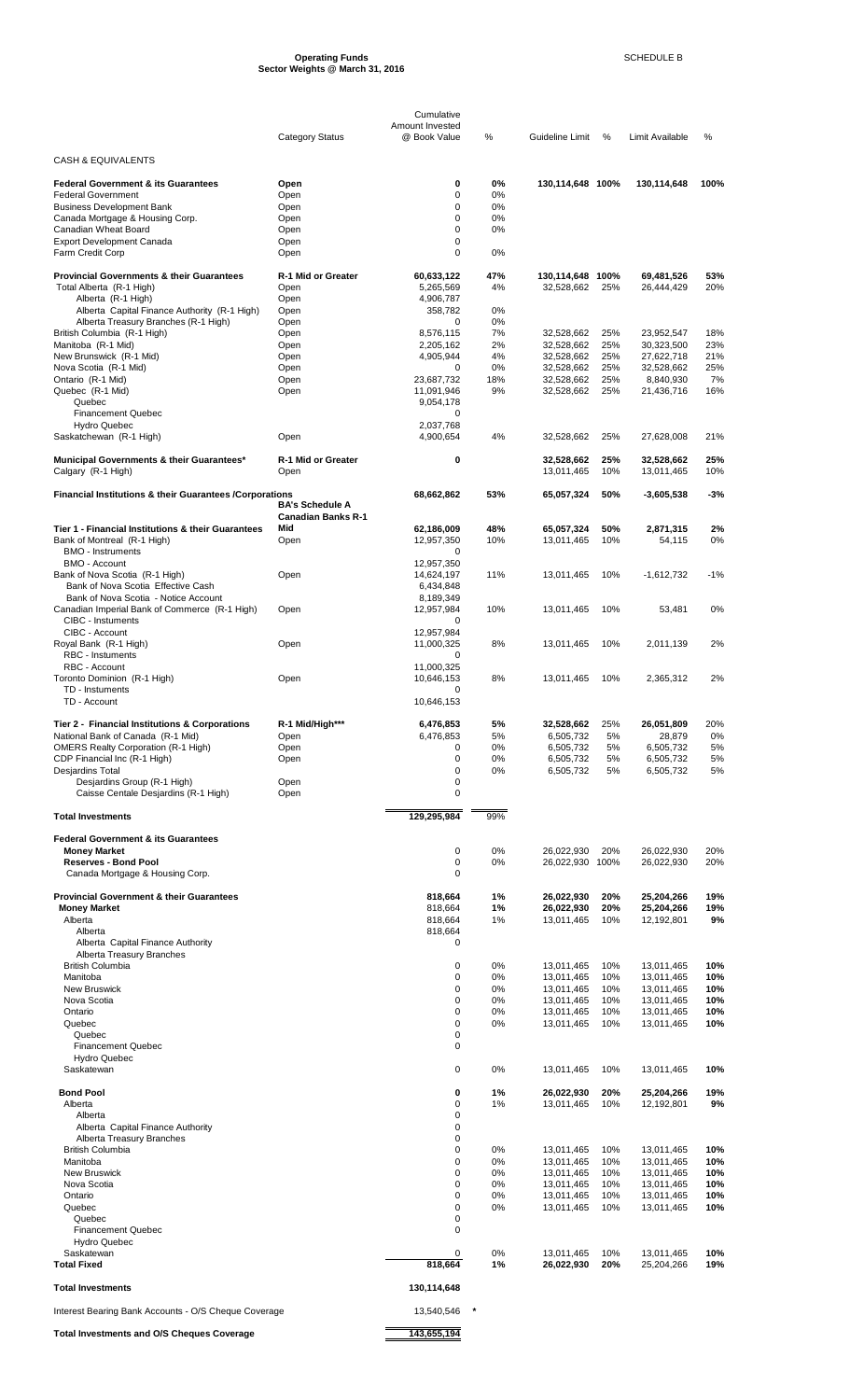#### **Capital Funds** SCHEDULE C **Sector Weights @ March 31, 2016**

|                                                                                      |                           | Cumulative                      |          |                            |            |                 |          |
|--------------------------------------------------------------------------------------|---------------------------|---------------------------------|----------|----------------------------|------------|-----------------|----------|
|                                                                                      | <b>Category Status</b>    | Amount Invested<br>@ Book Value | %        | Guideline Limit            | %          | Limit Available | %        |
| <b>CASH &amp; EQUIVALENTS</b>                                                        |                           |                                 |          |                            |            |                 |          |
|                                                                                      |                           |                                 |          |                            |            |                 |          |
| <b>Federal Government &amp; its Guarantees</b><br><b>Federal Government</b>          | Open<br>Open              | 0<br>0                          | 0%<br>0% | 0                          | 100%       | 0               | 0%       |
| <b>Business Development Bank</b>                                                     | Open                      | $\mathbf 0$                     | 0%       |                            |            |                 |          |
| Canada Mortgage & Housing Corp.<br>Canadian Wheat Board                              | Open<br>Open              | 0<br>$\mathbf 0$                | 0%<br>0% |                            |            |                 |          |
| <b>Export Development Canada</b>                                                     | Open                      |                                 |          |                            |            |                 |          |
| Farm Credit Corp                                                                     | Open                      | 0                               | 0%       |                            |            |                 |          |
| <b>Provincial Governments &amp; their Guarantees</b>                                 | R-1 Mid or Greater        | $\mathbf 0$                     | 0%       | 0                          | 100%       | 0               | 0%       |
| Total Alberta (R-1 High)                                                             | Open                      | 0                               | 0%       | $\mathbf 0$                | 25%        | 0               | 0%       |
| Alberta (R-1 High)                                                                   | Open<br>Open              | 0<br>0                          |          |                            |            |                 |          |
| Alberta Capital Finance Authority (R-1 High)<br>Alberta Treasury Branches (R-1 High) | Open                      | 0                               |          |                            |            |                 |          |
| British Columbia (R-1 High)                                                          | Open                      | 0                               | 0%       | 0                          | 25%        | 0               | 0%       |
| Manitoba (R-1 Mid)                                                                   | Open                      | 0                               | 0%       | $\mathbf 0$                | 25%        | 0               | 0%       |
| New Brunswick (R-1 Mid)<br>Nova Scotia (R-1 Mid)                                     | Open<br>Open              | 0                               | 0%<br>0% | $\mathbf 0$<br>$\mathbf 0$ | 25%<br>25% | 0<br>0          | 0%<br>0% |
| Ontario (R-1 Mid)                                                                    | Open                      | $\mathbf 0$                     | 0%       | $\pmb{0}$                  | 25%        | 0               | 0%       |
| Quebec (R-1 Mid)                                                                     | Open                      | $\Omega$                        | 0%       | $\mathbf 0$                | 25%        | 0               | 0%       |
| Quebec<br><b>Financement Quebec</b>                                                  |                           |                                 |          |                            |            |                 |          |
| <b>Hydro Quebec</b>                                                                  |                           |                                 |          |                            |            |                 |          |
| Saskatchewan (R-1 High)                                                              | Open                      |                                 | 0%       | 0                          | 25%        | 0               | 0%       |
| Municipal Governments & their Guarantees*                                            | R-1 Mid or Greater        | $\mathbf 0$                     |          | 0                          | 25%        | 0               | 0%       |
| Calgary (R-1 High)                                                                   | Open                      |                                 |          | $\mathbf 0$                | 10%        | 0               | 0%       |
|                                                                                      |                           |                                 |          |                            |            |                 |          |
| Financial Institutions & their Guarantees /Corporations                              | <b>BA's Schedule A</b>    | $\mathbf 0$                     | 0%       | $\bf{0}$                   | 50%        | 0               | 0%       |
|                                                                                      | <b>Canadian Banks R-1</b> |                                 |          |                            |            |                 |          |
| Tier 1 - Financial Institutions & their Guarantees                                   | Mid                       | 0                               | 0%       | 0                          | 50%        | 0               | 0%       |
| Bank of Montreal (R-1 High)<br><b>BMO - Instruments</b>                              | Open                      | 0<br>0                          | 0%       | $\mathbf 0$                | 10%        | 0               | 0%       |
| <b>BMO - Account</b>                                                                 |                           | 0                               |          |                            |            |                 |          |
| Bank of Nova Scotia (R-1 High)                                                       | Open                      | 0                               | 0%       | $\mathbf 0$                | 10%        | 0               | 0%       |
| Bank of Nova Scotia Effective Cash<br>Bank of Nova Scotia - Notice Account           |                           | 0<br>0                          |          |                            |            |                 |          |
| Canadian Imperial Bank of Commerce (R-1 High)                                        | Open                      | 0                               | 0%       | $\mathbf 0$                | 10%        | 0               | 0%       |
| <b>CIBC - Instuments</b>                                                             |                           | 0                               |          |                            |            |                 |          |
| CIBC - Account<br>Royal Bank (R-1 High)                                              | Open                      | 0<br>0                          | 0%       | 0                          | 10%        | 0               | 0%       |
| <b>RBC</b> - Instuments                                                              |                           | 0                               |          |                            |            |                 |          |
| RBC - Account                                                                        |                           | 0                               |          |                            |            |                 |          |
| Toronto Dominion (R-1 High)<br>TD - Instuments                                       | Open                      | 0<br>0                          | 0%       | 0                          | 10%        | 0               | 0%       |
| TD - Account                                                                         |                           | 0                               |          |                            |            |                 |          |
|                                                                                      |                           |                                 |          |                            |            |                 |          |
| Tier 2 - Financial Institutions & Corporations<br>National Bank of Canada (R-1 Mid)  | R-1 Mid/High***<br>Open   | 0<br>0                          | 0%<br>0% | 0<br>$\mathbf 0$           | 25%<br>5%  | 0<br>0          | 0%<br>0% |
| <b>OMERS Realty Corporation (R-1 High)</b>                                           | Open                      | 0                               | 0%       | $\mathbf 0$                | 5%         | 0               | 0%       |
| CDP Financial Inc (R-1 High)                                                         | Open                      | 0                               | 0%       | $\mathbf 0$                | 5%         | 0               | 0%       |
| Desjardins Total                                                                     |                           | 0<br>0                          | 0%       | $\mathbf 0$                | 5%         | $\mathbf 0$     | 0%       |
| Desjardins Group (R-1 High)<br>Caisse Centale Desjardins (R-1 High)                  | Open<br>Open              | 0                               |          |                            |            |                 |          |
|                                                                                      |                           |                                 |          |                            |            |                 |          |
| <b>Total Investments</b>                                                             |                           | $\overline{\mathbf{0}}$         | 0%       |                            |            |                 |          |
| <b>Federal Government &amp; its Guarantees</b>                                       |                           |                                 |          |                            |            |                 |          |
| <b>Money Market</b>                                                                  |                           | 0                               | 0        |                            | 20%        | 0               | 20%      |
| <b>Reserves - Bond Pool</b>                                                          |                           | 0                               | 0%       | $\pmb{0}$                  | 100%       | 0               | 0%       |
| Canada Mortgage & Housing Corp.                                                      |                           | 0                               |          |                            | 100%       |                 |          |
| <b>Provincial Government &amp; their Guarantees</b>                                  |                           | 0                               | 0%       | 0                          | 20%        | 0               | 0%       |
| <b>Money Market</b>                                                                  |                           | 0                               | 0%       | 0                          | 20%        | 0               | 0%       |
| Alberta<br>Alberta                                                                   |                           | 0                               | 0%       | $\mathbf 0$                | 10%        | 0               | 0%       |
| Alberta Capital Finance Authority                                                    |                           | 0                               |          |                            |            |                 |          |
| Alberta Treasury Branches                                                            |                           |                                 |          |                            |            |                 |          |
| <b>British Columbia</b><br>Manitoba                                                  |                           | 0<br>0                          | 0%<br>0% | 0<br>$\mathbf 0$           | 10%<br>10% | 0<br>0          | 0%<br>0% |
| <b>New Bruswick</b>                                                                  |                           | 0                               | 0%       | $\mathbf 0$                | 10%        | 0               | 0%       |
| Nova Scotia                                                                          |                           |                                 |          |                            |            |                 |          |
| Ontario<br>Quebec                                                                    |                           | 0<br>0                          | 0%<br>0% | $\mathbf 0$<br>$\mathbf 0$ | 10%<br>10% | 0<br>0          | 0%<br>0% |
| Quebec                                                                               |                           | 0                               |          |                            |            |                 |          |
| <b>Financement Quebec</b>                                                            |                           | 0                               |          |                            |            |                 |          |
| <b>Hydro Quebec</b><br>Saskatewan                                                    |                           | 0                               | 0%       | 0                          | 10%        | 0               | 0%       |
|                                                                                      |                           |                                 |          |                            |            |                 |          |
| <b>Bond Pool</b>                                                                     |                           | 0                               | 0%       | 0                          | 20%        | 0               | 0%       |
| Alberta<br>Alberta                                                                   |                           | 0<br>0                          | 0%       | $\mathbf 0$                | 10%        | 0               | 0%       |
| Alberta Capital Finance Authority                                                    |                           | 0                               |          |                            |            |                 |          |
| Alberta Treasury Branches                                                            |                           | 0                               |          |                            |            |                 |          |
| <b>British Columbia</b><br>Manitoba                                                  |                           | 0<br>0                          | 0%<br>0% | 0<br>0                     | 10%<br>10% | 0<br>0          | 0%<br>0% |
| <b>New Bruswick</b>                                                                  |                           | 0                               | 0%       | $\mathbf 0$                | 10%        | 0               | 0%       |
| Nova Scotia                                                                          |                           |                                 |          |                            |            |                 |          |
| Ontario<br>Quebec                                                                    |                           | 0<br>0                          | 0%<br>0% | $\mathbf 0$<br>$\mathbf 0$ | 10%<br>10% | 0<br>0          | 0%<br>0% |
| Quebec                                                                               |                           | 0                               |          |                            |            |                 |          |
| <b>Financement Quebec</b>                                                            |                           | 0                               |          |                            |            |                 |          |
| <b>Hydro Quebec</b><br>Saskatewan                                                    |                           |                                 |          | 0                          |            | 0               | 0%       |
| <b>Total Fixed</b>                                                                   |                           | 0<br>0                          | 0%<br>0% | $\bf{0}$                   | 10%<br>20% | 0               | 0%       |
|                                                                                      |                           |                                 |          |                            |            |                 |          |
| <b>Total Investments</b>                                                             |                           | 0                               |          |                            |            |                 |          |
| Interest Bearing Bank Accounts - O/S Cheque Coverage                                 |                           | 0                               | $\star$  |                            |            |                 |          |
|                                                                                      |                           |                                 |          |                            |            |                 |          |
| <b>Total Investments and O/S Cheques Coverage</b>                                    |                           | 0                               |          |                            |            |                 |          |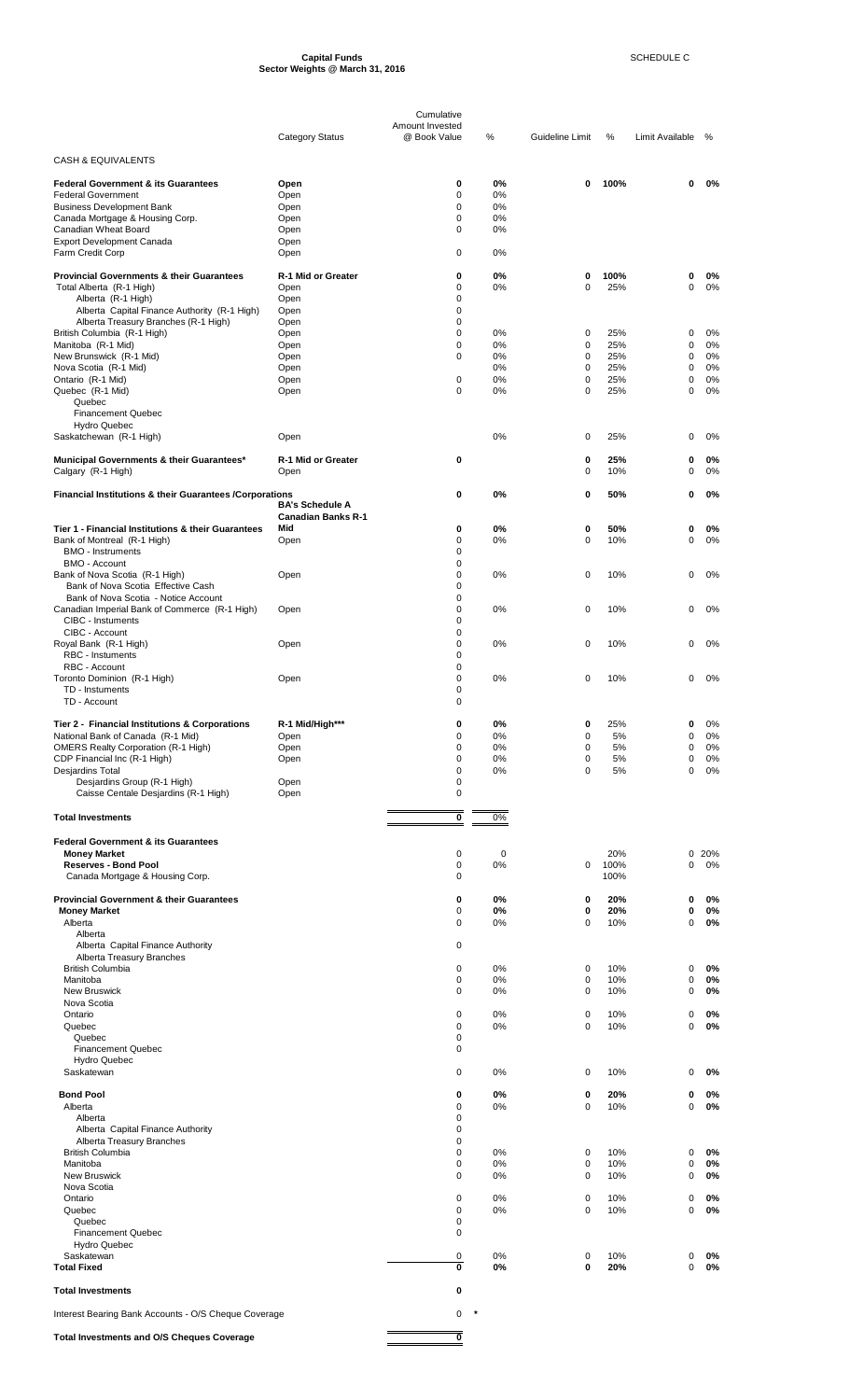#### **Reserve Funds** SCHEDULE D **Sector Weights @ March 31, 2016**

|                                                                            |                               | Cumulative                      |             |                                |            |                           |            |
|----------------------------------------------------------------------------|-------------------------------|---------------------------------|-------------|--------------------------------|------------|---------------------------|------------|
|                                                                            | <b>Category Status</b>        | Amount Invested<br>@ Book Value | %           | Guideline Limit                | $\%$       | Limit Available           | %          |
|                                                                            |                               |                                 |             |                                |            |                           |            |
| <b>CASH &amp; EQUIVALENTS</b>                                              |                               |                                 |             |                                |            |                           |            |
| <b>Federal Government &amp; its Guarantees</b>                             | Open                          | 0                               | 0%          | 196,295,417 100%               |            | 195,293,374               | 99%        |
| <b>Federal Government</b><br><b>Business Development Bank</b>              | Open<br>Open                  | 0<br>0                          | 0%<br>0%    |                                |            |                           |            |
| Canada Mortgage & Housing Corp.                                            | Open                          | 0                               | 0%          |                                |            |                           |            |
| Canadian Wheat Board                                                       | Open                          | $\Omega$                        | 0%          |                                |            |                           |            |
| <b>Export Development Canada</b>                                           | Open                          | 0<br>0                          | 0%          |                                |            |                           |            |
| Farm Credit Corp                                                           | Open                          |                                 |             |                                |            |                           |            |
| <b>Provincial Governments &amp; their Guarantees</b>                       | R-1 Mid or Greater            | 85,861,771                      | 44%         | 196,295,417 100%               |            | 110,433,646               | 56%        |
| Total Alberta (R-1 High)                                                   | Open                          | 7,456,504                       | 4%          | 49,073,854                     | 25%        | 31,533,843                | 16%        |
| Alberta (R-1 High)<br>Alberta Capital Finance Authority (R-1 High)         | Open<br>Open                  | 6,948,438<br>508,066            |             |                                |            |                           |            |
| Alberta Treasury Branches (R-1 High)                                       | Open                          | 0                               |             |                                |            |                           |            |
| British Columbia (R-1 High)                                                | Open                          | 12,144,525                      | 6%          | 49,073,854                     | 25%        | 34,813,816                | 18%        |
| Manitoba (R-1 Mid)<br>New Brunswick (R-1 Mid)                              | Open<br>Open                  | 3,122,701<br>6,947,243          | 2%<br>4%    | 49,073,854<br>49,073,854       | 25%<br>25% | 45,951,153<br>42,126,611  | 23%<br>21% |
| Nova Scotia (R-1 Mid)                                                      | Open                          | 0                               |             | 49,073,854                     | 25%        | 49,073,854                | 25%        |
| Ontario (R-1 Mid)                                                          | Open                          | 33,543,887                      | 17%         | 49,073,854                     | 25%        | 15,529,967                | 8%         |
| Quebec (R-1 Mid)                                                           | Open                          | 15,707,160                      | 8%          | 49,073,854                     | 25%        | 33,366,694                | 17%        |
| Quebec<br><b>Financement Quebec</b>                                        |                               | 12,821,503<br>0                 |             |                                |            |                           |            |
| <b>Hydro Quebec</b>                                                        |                               | 2,885,656                       |             |                                |            |                           |            |
| Saskatchewan (R-1 High)                                                    | Open                          | 6,939,752                       | 4%          | 49,073,854                     | 25%        | 42,134,103                | 21%        |
|                                                                            | <b>R-1 Mid or Greater</b>     | 0                               |             | 49,073,854                     | 25%        |                           | 25%        |
| Municipal Governments & their Guarantees*<br>Calgary (R-1 High)            | Open                          |                                 |             | 19,629,542                     | 10%        | 49,073,854<br>19,629,542  | 10%        |
|                                                                            |                               |                                 |             |                                |            |                           |            |
| Financial Institutions & their Guarantees / Corporations                   |                               | 97,232,582                      | 50%         | 98,147,709                     | 50%        | 915,127                   | 0%         |
|                                                                            | <b>BA's Schedule A</b>        |                                 |             |                                |            |                           |            |
| Tier 1 - Financial Institutions & their Guarantees                         | <b>Canadian Banks R-1 Mid</b> | 88,060,794                      | 45%         | 98,147,709                     | 50%        | 10,086,914                | 5%         |
| Bank of Montreal (R-1 High)                                                | Open                          | 18,348,734                      | 9%          | 19,629,542                     | 10%        | 1,280,807                 | 1%         |
| <b>BMO - Instruments</b><br><b>BMO - Account</b>                           |                               | 0<br>18,348,734                 |             |                                |            |                           |            |
| Bank of Nova Scotia (R-1 High)                                             | Open                          | 20,709,134                      | 11%         | 19,629,542                     | 10%        | $-1,079,592$              | $-1%$      |
| Bank of Nova Scotia Effective Cash                                         |                               | 9,112,304                       |             |                                |            |                           |            |
| Bank of Nova Scotia - Notice Account                                       |                               | 11,596,830                      |             |                                | 10%        |                           |            |
| Canadian Imperial Bank of Commerce (R-1 High)<br>CIBC - Instuments         | Open                          | 18,349,631<br>0                 | 9%          | 19,629,542                     |            | 1,279,911                 | 1%         |
| CIBC - Account                                                             |                               | 18,349,631                      |             |                                |            |                           |            |
| Royal Bank (R-1 High)                                                      | Open                          | 15,577,417                      | 8%          | 19,629,542                     | 10%        | 4,052,125                 | 2%         |
| <b>RBC</b> - Instuments<br>RBC - Account                                   |                               | 0<br>15,577,417                 |             |                                |            |                           |            |
| Toronto Dominion (R-1 High)                                                | Open                          | 15,075,878                      | 8%          | 19,629,542                     | 10%        | 4,553,663                 | 2%         |
| TD - Instuments                                                            |                               | 0                               |             |                                |            |                           |            |
| TD - Account                                                               |                               | 15,075,878                      |             |                                |            |                           |            |
| Tier 2 - Financial Institutions & Corporations                             | R-1 Mid/High***               | 9,171,787                       | 5%          | 49,073,854                     | 25%        | 39,902,067                | 20%        |
| National Bank of Canada (R-1 Mid)                                          | Open                          | 9,171,787                       | 5%          | 9,814,771                      | 5%         | 642,984                   | 0%         |
| <b>OMERS Realty Corporation (R-1 High)</b>                                 | Open                          | 0                               | 0%          | 9,814,771                      | 5%         | 9,814,771                 | 5%         |
| CDP Financial Inc (R-1 High)<br>Desjardins Total                           | Open                          | 0<br>0                          | $0\%$<br>0% | 9.814.771<br>9,814,771         | 5%<br>5%   | 9.814.771<br>9,814,771    | 5%<br>5%   |
| Desjardins Group (R-1 High)                                                | Open                          | 0                               |             |                                |            |                           |            |
| Caisse Centale Desjardins (R-1 High)                                       | Open                          | 0                               |             |                                |            |                           |            |
| <b>Total Cash and Equivalents</b>                                          |                               | 183,094,353                     | 93%         |                                |            |                           |            |
|                                                                            |                               |                                 |             |                                |            |                           |            |
| <b>Federal Government &amp; its Guarantees</b>                             |                               |                                 |             |                                |            |                           |            |
| <b>Money Market</b><br>Reserves - Bond Pool                                |                               | 0<br>1.002.043                  | 0%<br>1%    | 0<br>196,295,417 100%          | 20%        | 0<br>195,293,374          | 0%<br>99%  |
| Canada Mortgage & Housing Corp.                                            |                               | 1,002,043                       |             |                                |            |                           |            |
|                                                                            |                               |                                 |             |                                |            |                           |            |
| <b>Provincial Government &amp; their Guarantees</b><br><b>Money Market</b> |                               | 12,199,021<br>1,159,299         | 6%<br>6%    | 98,147,709<br>98,147,709       | 50%<br>50% | 85,948,687<br>85,948,687  | 44%<br>44% |
| Alberta                                                                    |                               | 1,159,299                       | 5%          | 19,629,542                     | 10%        | 9,546,034                 | 5%         |
| Alberta                                                                    |                               | 1,159,299                       |             |                                |            |                           |            |
| Alberta Capital Finance Authority                                          |                               | 0                               |             |                                |            |                           |            |
| Alberta Treasury Branches<br><b>British Columbia</b>                       |                               | 0                               | 1%          | 19,629,542                     | 10%        | 17,514,028                | 9%         |
| Manitoba                                                                   |                               | 0                               | 0%          | 19,629,542                     | 10%        | 19,629,542                | 10%        |
| <b>New Bruswick</b>                                                        |                               | 0                               | 0%          | 19,629,542                     | 10%        | 19,629,542                | 10%        |
| Nova Scotia<br>Ontario                                                     |                               | 0<br>0                          | 0%<br>0%    | 19,629,542<br>19,629,542       | 10%<br>10% | 19,629,542<br>19,629,542  | 10%<br>10% |
| Quebec                                                                     |                               | 0                               | 0%          | 19,629,542                     | 10%        | 19,629,542                | 10%        |
| Quebec                                                                     |                               | 0                               |             |                                |            |                           |            |
| <b>Financement Quebec</b>                                                  |                               | 0                               |             |                                |            |                           |            |
| <b>Hydro Quebec</b><br>Saskatewan                                          |                               | 0                               | 0%          | 19,629,542                     | 10%        | 19,629,542                | 10%        |
|                                                                            |                               |                                 |             |                                |            |                           |            |
| <b>Bond Pool</b><br>Alberta                                                |                               | 11,039,722                      | 6%<br>5%    | 98,147,709                     | 50%<br>10% | 85,948,687                | 44%<br>5%  |
| Alberta                                                                    |                               | 8,924,208<br>7,887,659          |             | 19,629,542                     |            | 9,546,034                 |            |
| Alberta Capital Finance Authority                                          |                               | 1,036,549                       |             |                                |            |                           |            |
| Alberta Treasury Branches                                                  |                               | 0                               |             |                                |            |                           |            |
| <b>British Columbia</b><br>Manitoba                                        |                               | 2,115,514<br>0                  | 1%<br>0%    | 19,629,542<br>19,629,542       | 10%<br>10% | 17,514,028<br>19.629.542  | 9%<br>10%  |
| <b>New Bruswick</b>                                                        |                               | 0                               | 0%          | 19,629,542                     | 10%        | 19,629,542                | 10%        |
| Nova Scotia                                                                |                               | 0                               | 0%          | 19,629,542                     | 10%        | 19,629,542                | 10%        |
| Ontario                                                                    |                               | 0<br>0                          | 0%<br>0%    | 19,629,542                     | 10%        | 19,629,542<br>19,629,542  | 10%<br>10% |
| Quebec<br>Quebec                                                           |                               | 0                               |             | 19,629,542                     | 10%        |                           |            |
| <b>Financement Quebec</b>                                                  |                               | 0                               |             |                                |            |                           |            |
| <b>Hydro Quebec</b>                                                        |                               |                                 |             |                                |            |                           |            |
| Saskatewan<br><b>Total Fixed</b>                                           |                               | 0<br>13,201,064                 | 0%<br>7%    | 19,629,542<br>196,295,417 100% | 10%        | 19,629,542<br>183,094,353 | 10%<br>93% |
|                                                                            |                               |                                 |             |                                |            |                           |            |
| Total Investments                                                          |                               | 196,295,417                     |             |                                |            |                           |            |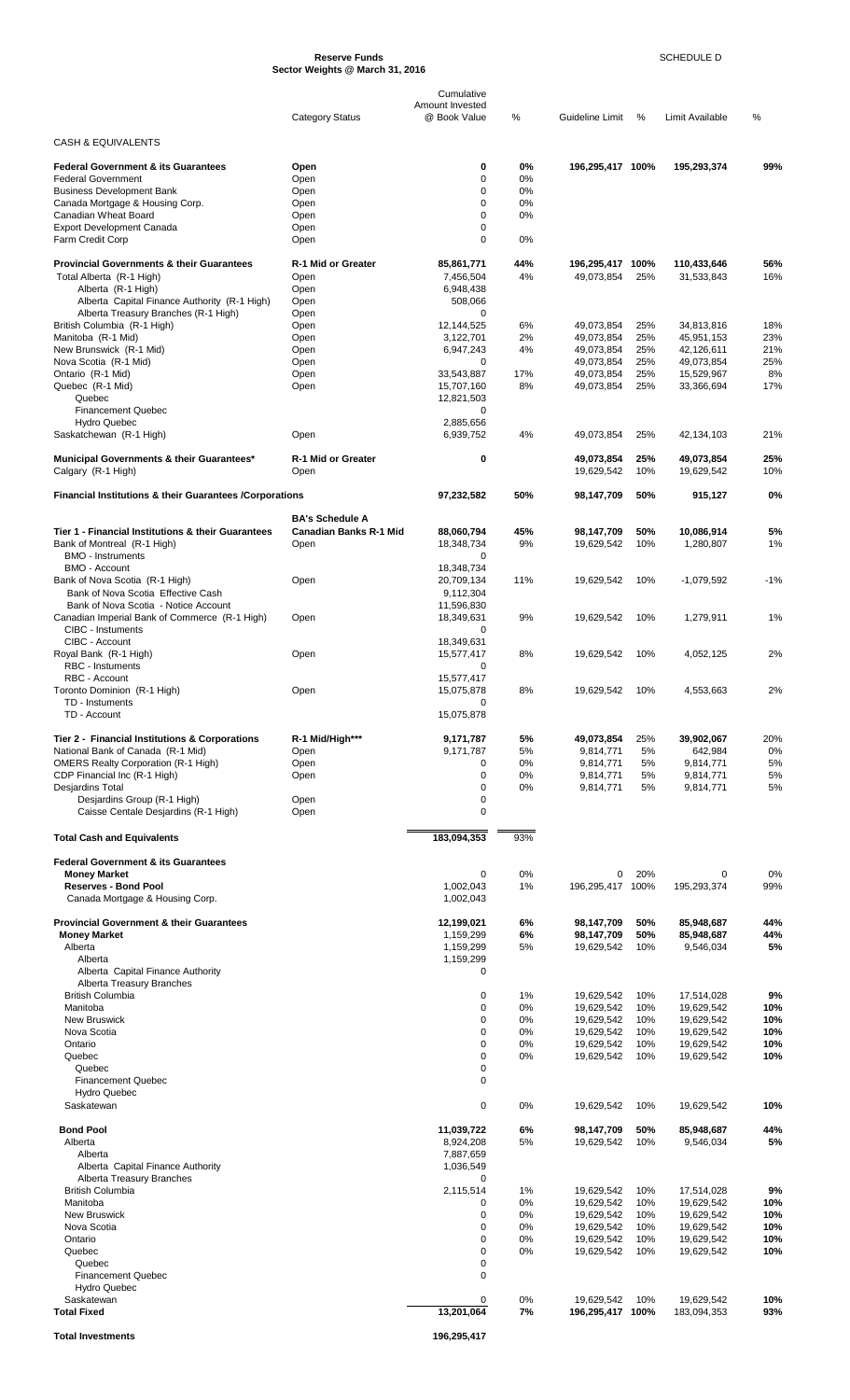#### **Trust Funds** SCHEDULE E **Sector Weights @ March 31, 2016**

|                                                                                     |                           | Cumulative                      |                   |                      |            |                    |            |
|-------------------------------------------------------------------------------------|---------------------------|---------------------------------|-------------------|----------------------|------------|--------------------|------------|
|                                                                                     | <b>Category Status</b>    | Amount Invested<br>@ Book Value | $\%$              | Guideline Limit      | %          | Limit Available    | %          |
| <b>CASH &amp; EQUIVALENTS</b>                                                       |                           |                                 |                   |                      |            |                    |            |
| <b>Federal Government &amp; its Guarantees</b>                                      | Open                      | 0                               | 0%                | 3,403,672 100%       |            | 3,403,672          | 100%       |
| <b>Federal Government</b>                                                           | Open                      | $\mathbf 0$                     | 0%                |                      |            |                    |            |
| <b>Business Development Bank</b><br>Canada Mortgage & Housing Corp.                 | Open<br>Open              | $\Omega$<br>$\mathbf 0$         | 0%<br>0%          |                      |            |                    |            |
| Canadian Wheat Board                                                                | Open                      | 0                               | 0%                |                      |            |                    |            |
| <b>Export Development Canada</b>                                                    | Open                      |                                 |                   |                      |            |                    |            |
| Farm Credit Corp                                                                    | Open                      | 0                               | 0%<br>$\mathbf 0$ |                      |            |                    |            |
| <b>Provincial Governments &amp; their Guarantees</b>                                | R-1 Mid or Greater        | 1,583,116                       | 47%               | 3,403,672 100%       |            | 1,820,556          | 53%        |
| Total Alberta (R-1 High)<br>Alberta (R-1 High)                                      | Open<br>Open              | 137,483<br>128,115              | 4%                | 850,918              | 25%        | 692,060            | 20%        |
| Alberta Capital Finance Authority (R-1 High)                                        | Open                      | 9,368                           |                   |                      |            |                    |            |
| Alberta Treasury Branches (R-1 High)                                                | Open                      | 0                               | 0%                |                      |            |                    |            |
| British Columbia (R-1 High)<br>Manitoba (R-1 Mid)                                   | Open<br>Open              | 223,920<br>57,576               | 7%<br>2%          | 850,918<br>850,918   | 25%<br>25% | 626,998<br>793,342 | 18%<br>23% |
| New Brunswick (R-1 Mid)                                                             | Open                      | 128,093                         | 4%                | 850,918              | 25%        | 722,825            | 21%        |
| Nova Scotia (R-1 Mid)<br>Ontario (R-1 Mid)                                          | Open<br>Open              | 0<br>618,481                    | 0%<br>18%         | 850,918<br>850,918   | 25%<br>25% | 850,918<br>232,437 | 25%<br>7%  |
| Quebec (R-1 Mid)                                                                    | Open                      | 289,608                         | 9%                | 850,918              | 25%        | 561,310            | 16%        |
| Quebec                                                                              |                           |                                 |                   |                      |            |                    |            |
| <b>Financement Quebec</b><br><b>Hydro Quebec</b>                                    |                           |                                 |                   |                      |            |                    |            |
| Saskatchewan (R-1 High)                                                             | Open                      | 127,955                         | 4%                | 850.918              | 25%        | 722.963            | 21%        |
| Municipal Governments & their Guarantees*                                           | R-1 Mid or Greater        | 0                               |                   | 850,918              | 25%        | 850,918            | 25%        |
| Calgary (R-1 High)                                                                  | Open                      |                                 |                   | 340,367              | 10%        | 340,367            | 10%        |
| <b>Financial Institutions &amp; their Guarantees /Corporations</b>                  |                           | 1,792,771                       | 53%               | 1,701,836            | 50%        | $-90,935$          | $-3%$      |
|                                                                                     | <b>BA's Schedule A</b>    |                                 |                   |                      |            |                    |            |
|                                                                                     | <b>Canadian Banks R-1</b> |                                 |                   |                      |            |                    |            |
| Tier 1 - Financial Institutions & their Guarantees<br>Bank of Montreal (R-1 High)   | Mid<br>Open               | 1,623,662<br>338,313            | 48%<br>10%        | 1,701,836<br>340,367 | 50%<br>10% | 78,174<br>2,054    | 2%<br>0%   |
| <b>BMO - Instruments</b>                                                            |                           | 0                               |                   |                      |            |                    |            |
| <b>BMO - Account</b><br>Bank of Nova Scotia (R-1 High)                              | Open                      | 338,313<br>381,834              | 11%               | 340,367              | 10%        | $-41,467$          | -1%        |
| Bank of Nova Scotia Effective Cash                                                  |                           | 168,012                         |                   |                      |            |                    |            |
| Bank of Nova Scotia - Notice Account                                                |                           | 213,822                         |                   |                      |            |                    |            |
| Canadian Imperial Bank of Commerce (R-1 High)<br>CIBC - Instuments                  | Open                      | 338,330<br>0                    | 10%               | 340,367              | 10%        | 2,037              | 0%         |
| CIBC - Account                                                                      |                           | 338,330                         |                   |                      |            |                    |            |
| Royal Bank (R-1 High)<br><b>RBC</b> - Instuments                                    | Open                      | 287,216<br>$\mathbf 0$          | 8%                | 340,367              | 10%        | 53,151             | 2%         |
| RBC - Account                                                                       |                           | 287,216                         |                   |                      |            |                    |            |
| Toronto Dominion (R-1 High)                                                         | Open                      | 277,968                         | 8%                | 340.367              | 10%        | 62,399             | 2%         |
| TD - Instuments<br>TD - Account                                                     |                           | 0<br>277,968                    |                   |                      |            |                    |            |
|                                                                                     |                           |                                 |                   |                      |            |                    |            |
| Tier 2 - Financial Institutions & Corporations<br>National Bank of Canada (R-1 Mid) | R-1 Mid/High***<br>Open   | 169,109<br>169,109              | 5%<br>5%          | 850,918<br>170,184   | 25%<br>5%  | 681,809<br>1,075   | 20%<br>0%  |
| <b>OMERS Realty Corporation (R-1 High)</b>                                          | Open                      | 0                               | 0%                | 170,184              | 5%         | 170,184            | 5%         |
| CDP Financial Inc (R-1 High)                                                        | Open                      | 0                               | 0%                | 170,184              | 5%         | 170,184            | 5%         |
| Desjardins Total<br>Desjardins Group (R-1 High)                                     | Open                      | 0<br>0                          | 0%                | 170,184              | 5%         | 170,184            | 5%         |
| Caisse Centale Desjardins (R-1 High)                                                | Open                      | 0                               |                   |                      |            |                    |            |
| <b>Total Cash and Equivalents</b>                                                   |                           | 3,375,887                       | 99%               |                      |            |                    |            |
|                                                                                     |                           |                                 |                   |                      |            |                    |            |
| <b>Federal Government &amp; its Guarantees</b><br><b>Money Market</b>               |                           | 0                               | 0%                | 0                    | 20%        | 0                  | 0%         |
| <b>Reserves - Bond Pool</b>                                                         |                           | 0                               | 0%                | 3,403,672 100%       |            | 3,403,672          | 100%       |
| Canada Mortgage & Housing Corp.                                                     |                           | 0                               |                   |                      |            |                    |            |
| <b>Provincial Government &amp; their Guarantees</b>                                 |                           | 21,375                          | 1%                | 3,403,672 100%       |            | 3,382,297          | 99%        |
| <b>Money Market</b>                                                                 |                           | 21,375                          | 100%              | 3,403,672 100%       |            | 3,382,297          | 99%        |
| Alberta<br>Alberta                                                                  |                           | 21,375<br>21,375                | 1%                | 340,367              | 10%        | 318,992            | 9%         |
| Alberta Capital Finance Authority                                                   |                           | 0                               |                   |                      |            |                    |            |
| Alberta Treasury Branches<br><b>British Columbia</b>                                |                           | 0                               | 0%                | 340,367              | 10%        | 340,367            | 10%        |
| Manitoba                                                                            |                           | 0                               | 0%                | 340,367              | 10%        | 340,367            | 10%        |
| <b>New Bruswick</b>                                                                 |                           | 0<br>0                          | 0%<br>0%          | 340,367              | 10%        | 340,367            | 10%        |
| Nova Scotia<br>Ontario                                                              |                           | 0                               | 0%                | 340,367<br>340,367   | 10%<br>10% | 340,367<br>340,367 | 10%<br>10% |
| Quebec                                                                              |                           | 0                               | 0%                | 340,367              | 10%        | 340,367            | 10%        |
| Quebec<br><b>Financement Quebec</b>                                                 |                           | 0<br>0                          |                   |                      |            |                    |            |
| <b>Hydro Quebec</b>                                                                 |                           |                                 |                   |                      |            |                    |            |
| Saskatewan                                                                          |                           | 0                               | 0%                | 340,367              | 10%        | 340,367            | 10%        |
| <b>Bond Pool</b>                                                                    |                           | 0                               | 1%                | 3,403,672 100%       |            | 3,382,297          | 99%        |
| Alberta                                                                             |                           | 0                               | 1%                | 340,367              | 10%        | 318,992            | 9%         |
| Alberta<br>Alberta Capital Finance Authority                                        |                           | 0<br>0                          |                   |                      |            |                    |            |
| Alberta Treasury Branches                                                           |                           | 0                               |                   |                      |            |                    |            |
| <b>British Columbia</b><br>Manitoba                                                 |                           | 0<br>0                          | 0%<br>0%          | 340,367<br>340,367   | 10%<br>10% | 340,367<br>340,367 | 10%<br>10% |
| New Bruswick                                                                        |                           | 0                               | 0%                | 340,367              | 10%        | 340,367            | 10%        |
| Nova Scotia                                                                         |                           | 0                               | 0%                | 340,367              | 10%        | 340,367            | 10%        |
| Ontario<br>Quebec                                                                   |                           | 0<br>0                          | 0%<br>0%          | 340,367<br>340,367   | 10%<br>10% | 340,367<br>340,367 | 10%<br>10% |
| Quebec                                                                              |                           | 0                               |                   |                      |            |                    |            |
| <b>Financement Quebec</b><br><b>Hydro Quebec</b>                                    |                           | 0                               |                   |                      |            |                    |            |
| Saskatewan                                                                          |                           | 0                               | 0%                | 340,367              | 10%        | 340,367            | 10%        |
| <b>Total Fixed</b>                                                                  |                           | 21,375                          |                   |                      |            |                    |            |
| <b>Equities</b>                                                                     |                           |                                 |                   |                      |            |                    |            |
| <b>Bank of Montreal</b>                                                             |                           | 6,410                           |                   |                      |            |                    |            |
| <b>Total Equities</b>                                                               |                           | 6,410                           |                   |                      |            |                    |            |

Total Investments **3,403,672** 

÷,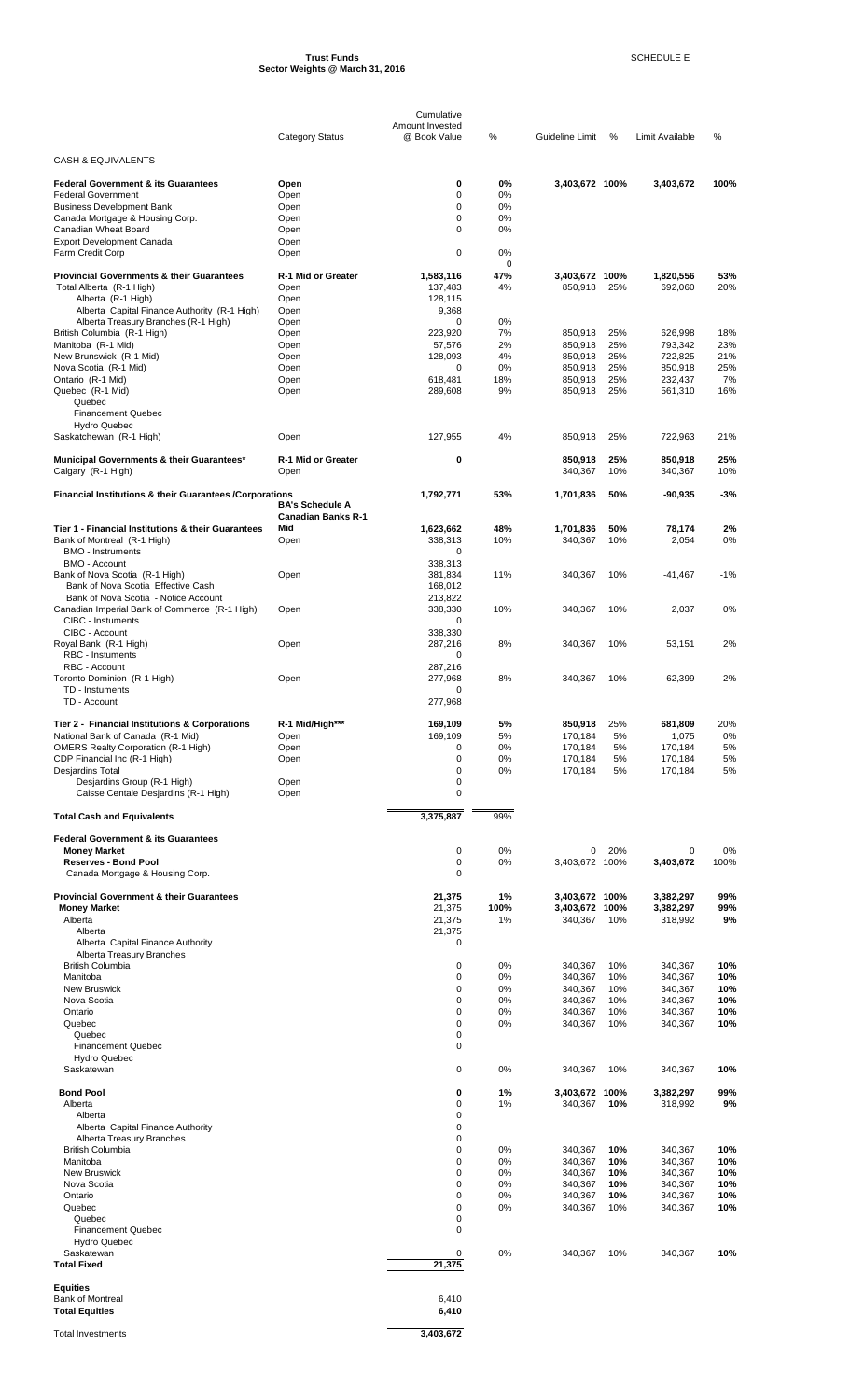## **Appendix A**

## **Economic Statistics**

|                                | Canada      | US       |
|--------------------------------|-------------|----------|
| <b>Unemployment Rate</b>       | Jan 7.2%    | Jan 4.9% |
|                                | Feb 7.3%    | Feb 4.9% |
|                                | Mar 7.1%    | Mar 5.0% |
| Jobs Created / (Lost) ('000's) | Jan $(5)$   | Jan 168  |
|                                | Feb(2)      | Feb 233  |
|                                | Mar 41      | Mar 208  |
| CPI (year over year)           | Jan 2.0%    | Jan 1.4% |
|                                | Feb 1.4%    | Feb 1.0% |
|                                | Mar 1.3%    | Mar 0.9% |
| CPI-X (Core) (year over year)  | Jan $2.0\%$ | Jan 2.2% |
|                                | Feb 1.9%    | Feb 2.3% |
|                                | Mar 2.1%    | Mar 2.2% |
| GDP                            | $Q1: 0.1\%$ | Q1: 0.8% |

## **Central Bank Activities**

- January 27, 2016: U.S. Federal Open Market Committee maintains Target Range at .25% to .5%
- March 9, 2016: Bank of Canada Maintains overnight rate at .50%
- April 13, 2016: Bank of Canada Maintains overnight rate at .50%
- July 13, 2016: Bank of Canada Maintains overnight rate at .50%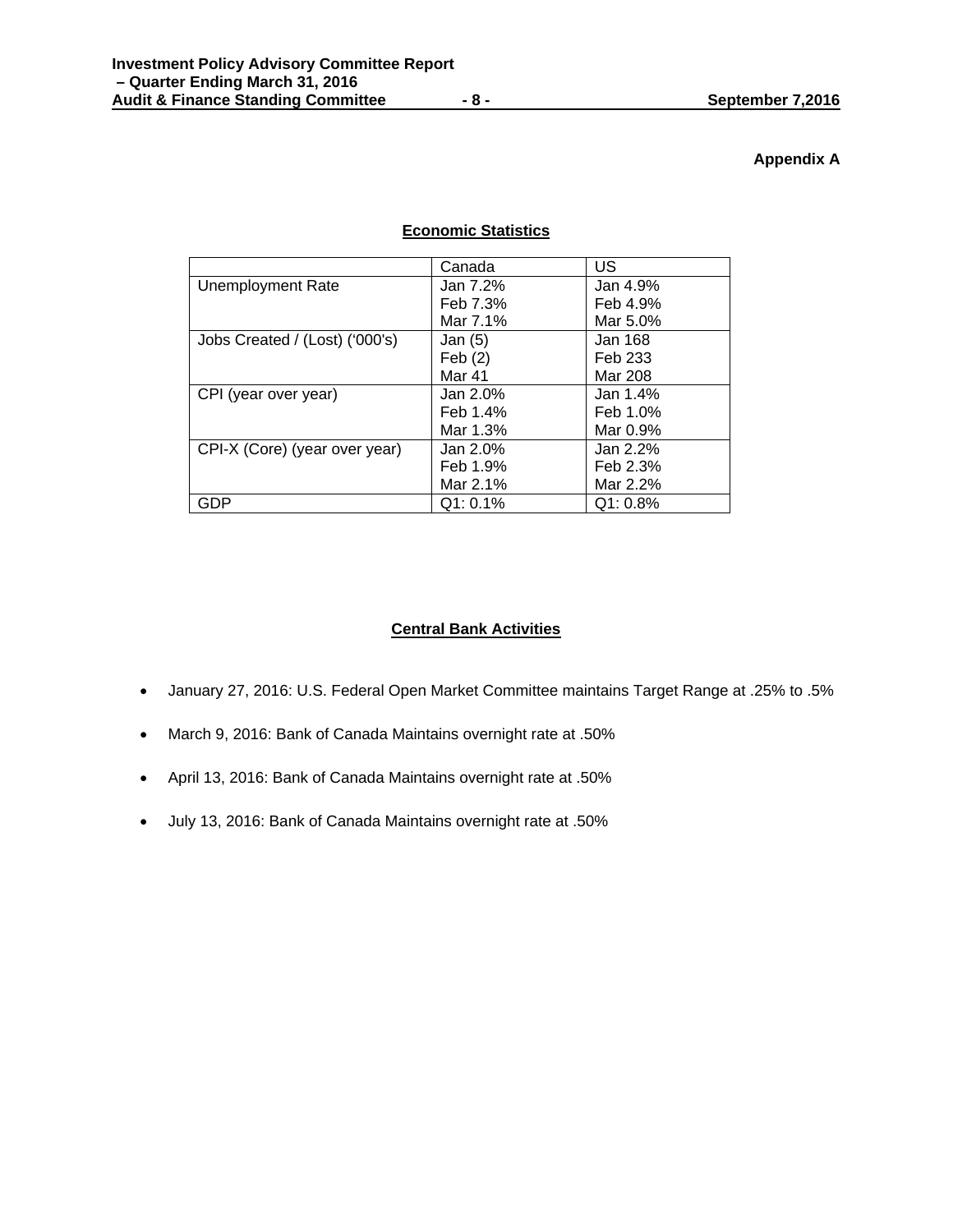## **Appendix B**

### List of Eligible Investments

The Government of Canada & Its Guarantees: Federal Government Business Development Bank Canada Mortgage & Housing Corporation Canadian Wheat Board Export Development Canada Farm Credit Corporation Provincial Governments & Their Guarantees: The Province of Alberta & Its Guarantees The Province of British Columbia & Its Guarantees The Province of Manitoba & Its Guarantees The Province of New Brunswick & Its Guarantees The Province of Ontario & Its Guarantees The Province of Quebec & Its Guarantees The Province of Saskatchewan & Its Guarantees The Province of Nova Scotia Municipal Governments & Their Guarantees: The Municipality of Calgary & Its Guarantees Financial Institutions & Their Guarantees (Tier 1): The Bank of Montreal & Its Guarantees The Bank of Nova Scotia & Its Guarantees Canadian Imperial Bank of Commerce & Its Guarantees Royal Bank of Canada & Its Guarantees Toronto Dominion Bank & Its Guarantees

Financial Institutions & Corporations (Tier 2): Desjardins Group Caisse Centrale Desjardins CDP Financial Inc. National Bank of Canada OMERS Finance Trust